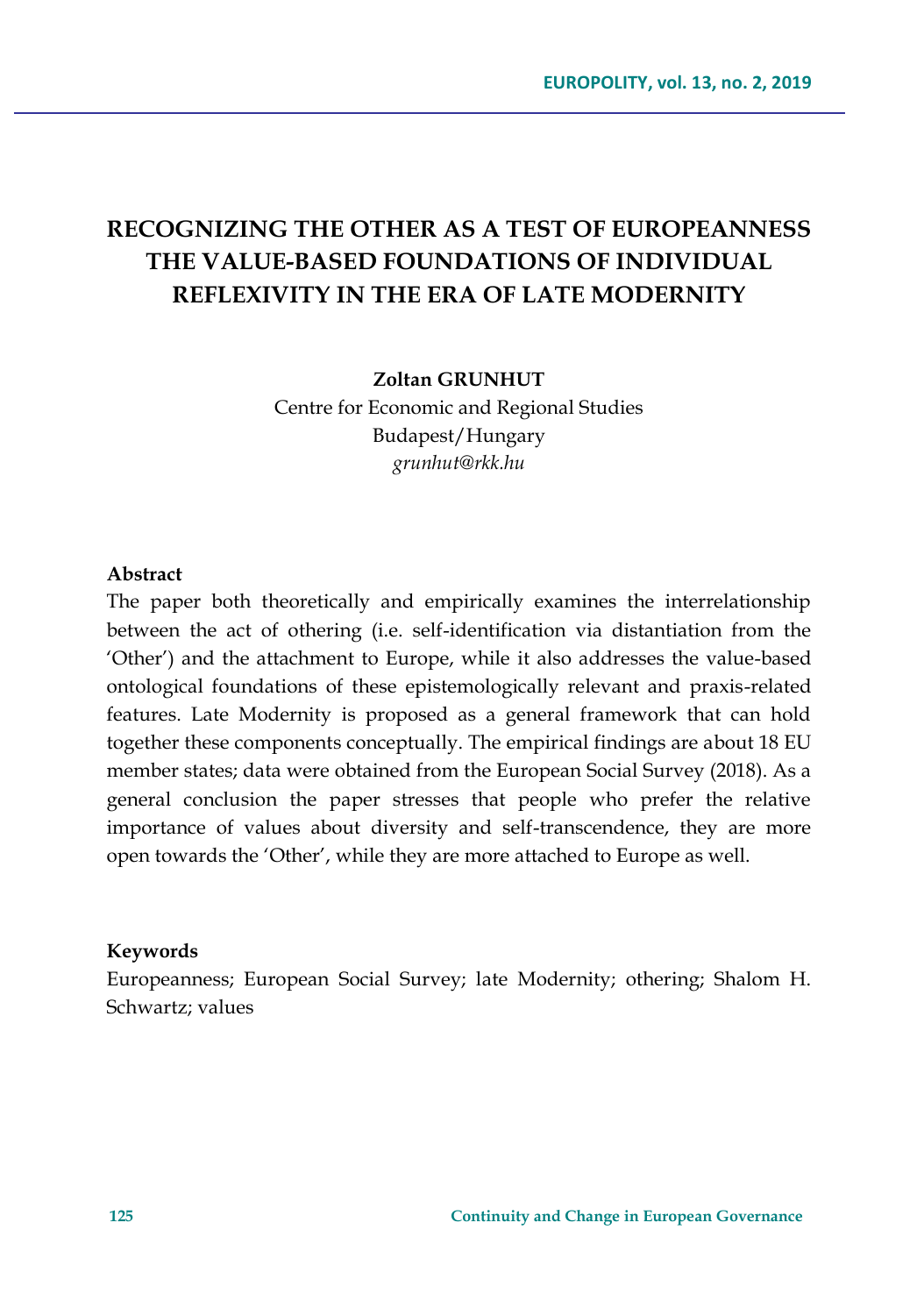### **1.INTRODUCTION**

The paper theoretically links three notions, namely 'othering', 'Europeanness', and 'values' under the conceptual grand-narrative of Late Modernity, while it also empirically examines the interrelatedness of these aspects. From the perspective of the self the act of othering is in fact 'becoming', i.e. a selfidentification through distantiation from the 'Other'.<sup>1</sup> In line with this, the existential self-understanding of 'being' is also about the 'otherness' of the Other. For the emancipation of the self, however, the Other needs to be liberated from this objectified status since it has an alienating impact on the self as well. Accordingly, without the recognition of the Other's subjectivity, the self cannot unfold its own uniqueness either; it just pursues representations from a contemplative and detached position. Thus, the self's autonomous freedom is existentially connected to the acknowledgement of the Other's freedom. Insofar as the political project of Europe is both about institutional multilateralism and cosmopolitan multiculturalism, Europeanness as a normative-cognitive ideational substance and a pool of praxes is strongly related to the above described act of recognizing the Other. People of Europe are very different respective to their collective customs, norms, and conventions, thus according to their culturally and linguistically framed social structures. Yet, people of Europe are also very different regarding to their individualities. So, Europe is diverse in many ways, nevertheless as an entity it is actually based on the recognition of these individual and social diversities. In the era of Late Modernity the acknowledgement of these diversities is even more urgent as the parallel processes of globalization and localization generate institutional abstractions, which question the logics and semantics of particular cultures, and promote, instead, universalism. Traditional references are not valid any longer, therefore people need to abandon their pattern-based routines and rely on their reflexive

 $\overline{a}$ 

<sup>1</sup> The concept of the Other traces back to Hegel's master–slave dialectical relation (see: Brons 2015). Later the approach was further developed especially in French philosophy, most importantly by theoretical contributions from Sartre, de Beauvoir, Levinas, Kristeva, Derrida, and Lacan.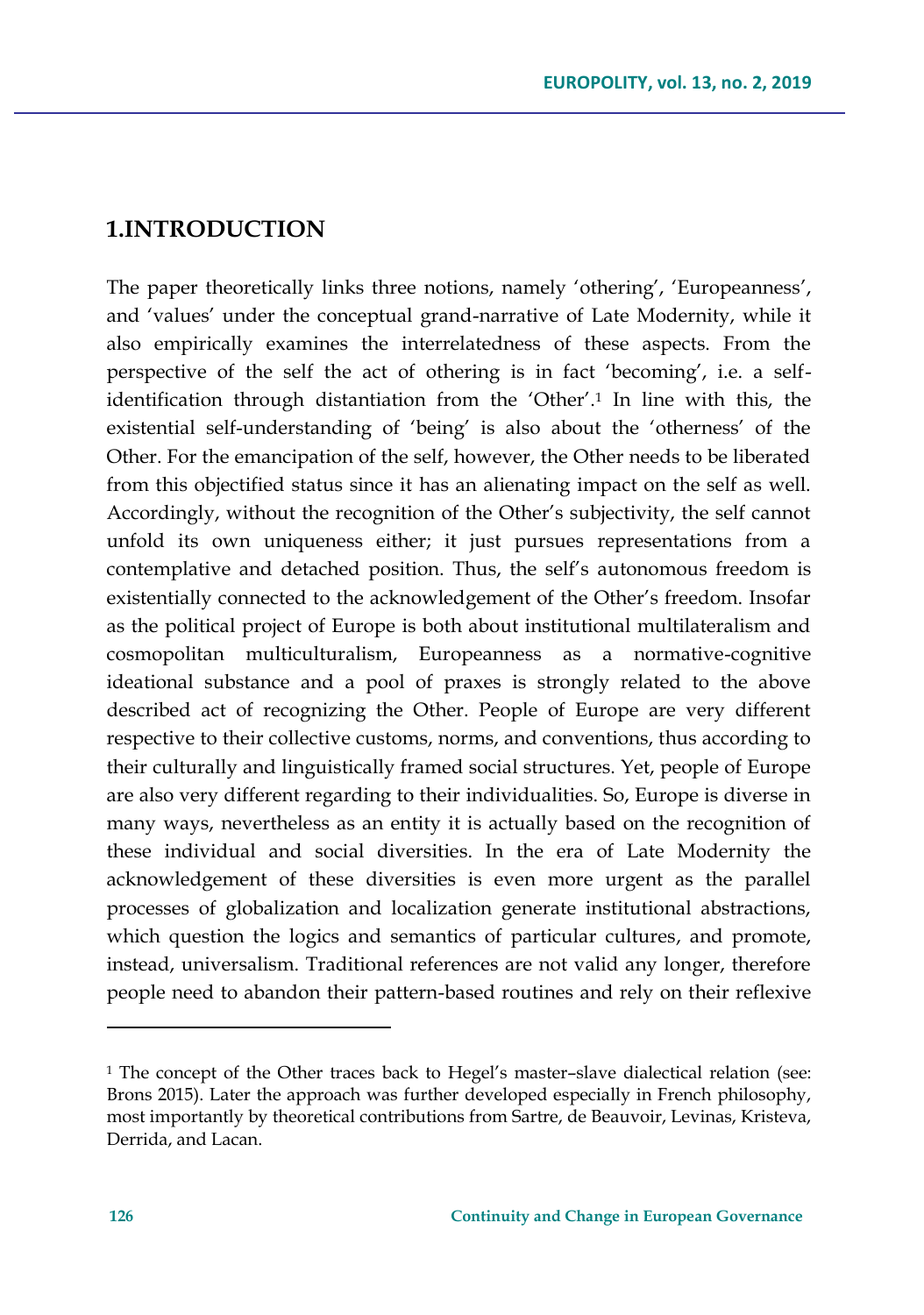capacities and critical agencies. This process indicates individualization, i.e. the emergence of unconstrained individual subjectivities. Accordingly, the unstoppable, at most from a traditional perspective refutable Late Modernity is in itself facilitating European togetherness based on the recognition of all subjects' uniqueness. Europeanness, however, with its epistemologically relevant and praxis-related content could be unfolded just if a subjective ontological foundation supports it. These underpinning basics are the values, i.e. the emotionally driving and rationally justifying standards and criteria of one's constituted self. Values as ontological beliefs enable the individual agents to develop their reflexive capacities and critical agencies necessitated by the institutional abstractions of Late Modernity. In light of this argument, the paper claims and empirically inquires that the recognition of the Other is associated with an attachment to Europe, while both of these features are related to a certain individual value-set respects diversity.

### **2.EUROPE IN THE ERA OF LATE MODERNITY**

Late Modernity as a concept is mostly linked to two distinguished thinkers, Anthony Giddens and Ulrich Beck (Beck et al. 1994). Their starting point is that Modernization is not a linear process, i.e. a continuous progression from one stage to another, but rather a series of shifts between transformations and restorations in the social realm. It is due to the context of structuration, which claims that institutions and agents are endlessly shaping and reshaping each other (Giddens 1984). Accordingly, institutions have framing capacities, yet agents also have critical and reflexive subjectivity to overcome these constraints. Furthermore, this spontaneous actorness of the individuals is significantly unfolding in Late Modernity; actually, this is the generative feature of this era (Giddens 1991). In pre-modern times religious references as one-dimensional logics and semantics strongly influenced subjects' ideas (way of thinking) and praxes (way of doing things), while these constraints also forced rigidly understood roles and superior–inferior statuses on individual agents and their interactions. Then in Classic Modernity, due to the Enlightenment and after the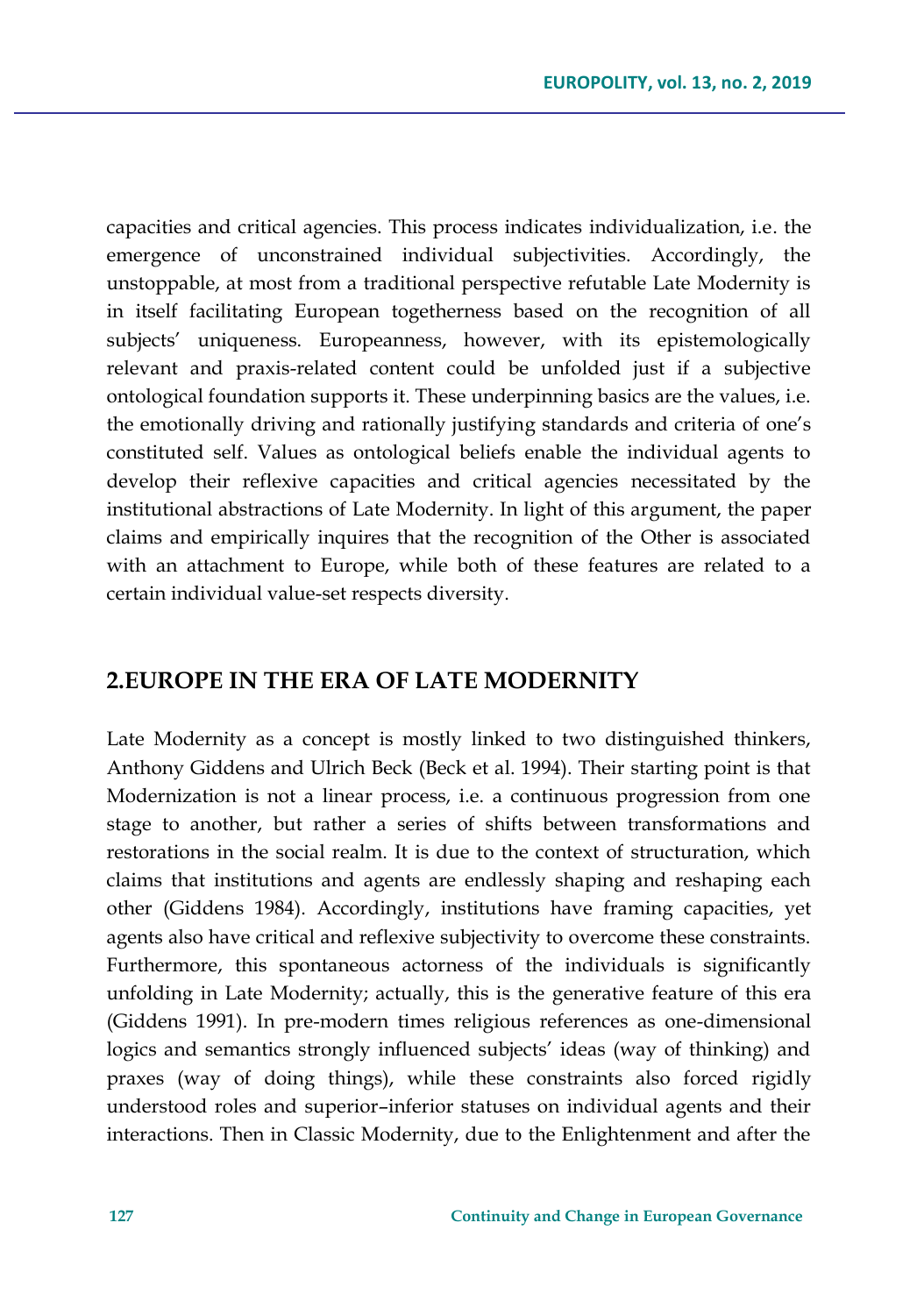emergence of the Westphalian world order, religious references were challenged by secularism and national ethoses. In line with this tendency, nation-states cultivating and protecting national cultures and heritages, using national languages, and providing public services among them most importantly public education and home front defense in order to socialize individuals through the 'in-group'–'out-group' perspective became the new the institutional foundations (cf. Anderson 1983). Hence, Classic Modernity is both conceptually and empirically grasped through the lenses of rationalization and bureaucratization (Weber), through the process of extension from community (*Gemeinschaft*) to society (*Gesellschaft*) (Tönnies), or from mechanical to organic solidarity (Durkheim), and through an increasing functional (Parsons), systemic (Luhmann), and field-related (Bourdieu) differentiations of societies (Giddens 1995). What all these approaches have in common is that they unanimously favor structures in their theoretical arguments against individual actors, which latters are considered as agents adapt their ideas and praxes to external patterns. Late Modernity, instead, is about a shift towards autonomous agency since certain interrelated trends are heavily undermining particular cultures in this era (Beck et al. 2003). These trends are the pervasiveness of interdependencies, the penetration of uncertainties, and the expansion of individualization, which three phenomena could be seen as institutional abstractions (Giddens 1990).

Already from the end of the 2nd World War, more obviously from the '60s and '70s, and particularly since the dissolution of the bipolar system, a parallel globalization and localization drive our world. This constellation means that everything, in fact, has a dual global and local relevancy, since structural interconnectedness is inexorably pervading from political, economic and security ties, through energy-supply, info-communication and environmental challenges, to technological development and evolution of digitalized megasystems (Giddens 1990). This trend is creating different kinds of globally expansive and locally palpable interdependencies, like the extreme division of labour, international product- and service-lines, as well as robotized and automatized supply-systems, not to mention the worldwide flows of goods, capitals, and information, on the one hand, while also threats and hazards like terrorism, extremism, international crime, illegal migration, global warming,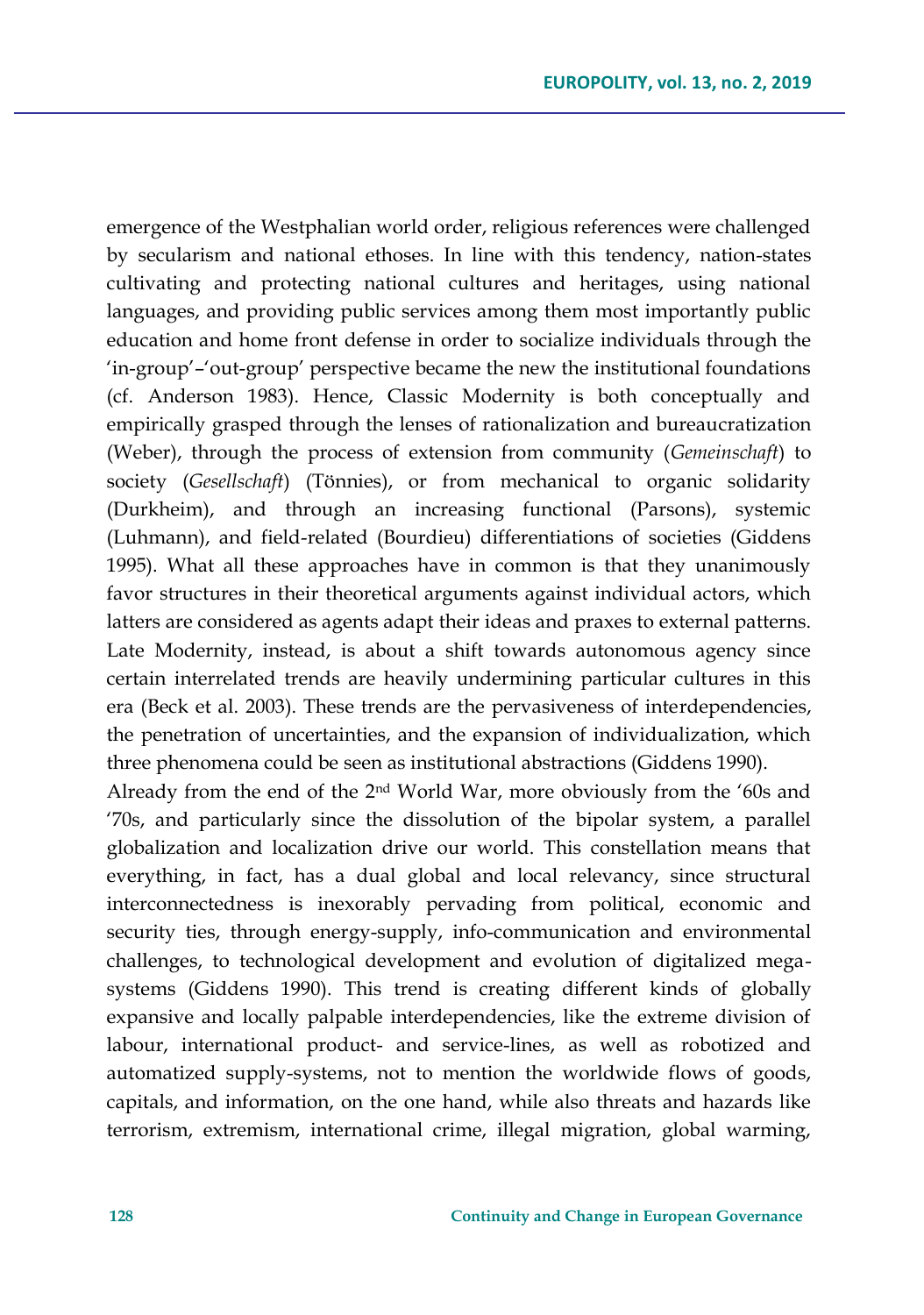health diseases, etc., on the other hand (Beck 1992). What is global becomes local, and what is local turns to be global at the same time, which interrelatedness is undermining the reference value of particular logics and semantics (Giddens 1999). Agents' intersubjective interactions are also more and more relating to anonymous and faceless partners in the virtual space, or even being replaced by subjective ones with 'smart technologies'. Therefore, a pressuring anxiety emerges about how to understand, translate, interpret, and react to these penetrating impulses, and about how can the filters of particular cultures decode and recode these impacts. Individuals experience that somehow their 'inhabited world' is expanding and shrinking simultaneously; while the various flows are radically widening local contexts, without common references the diverse subjective approaches about how to reflect on these impulses undermine the sense of belonging to a certain community.

These globally-locally relevant interdependencies, due to the flows, are creating different kinds of uncertainties, and to concern with these risks is rather an individual than a collective task since particular logics and semantics cannot provide adequate patterns any longer (Beck 1992). Individual agents, thus, have to rely on their reflexive and critical actorness, and the more they expand their autonomous and spontaneous subjectivity, the more traditional references are falsified (Beck 1999). However, individualization is going beyond reflecting on interdependencies. If cultural logics and semantics are dubious, then these patterns cannot give reliable meanings to social statuses, roles, positions, bonds, relationships, and interactions either. This leads to a series of shifts. First of all, patriarchal structures legitimizing Man's dominance over Woman are unveiled to be male chauvinist and sexist (Beck and Beck-Gernsheim 1995). The 'othering' of women by biased ideas, such as they are physically weaker, more sensitive, more affective, more caring, more romantic, less competitive, less autonomous, more aesthetic-minded, etc., is a traditional semantic that hardly keeps its reference value in Late Modernity. This shift has fundamental impacts on women's lifestyles from relationships (roles in family, status of marriage, courtships and friendships), through education and career (studies, positions, employment, entrepreneurship), to consumption and public-political engagement. This leads to the de- and reconstruction of the status of loving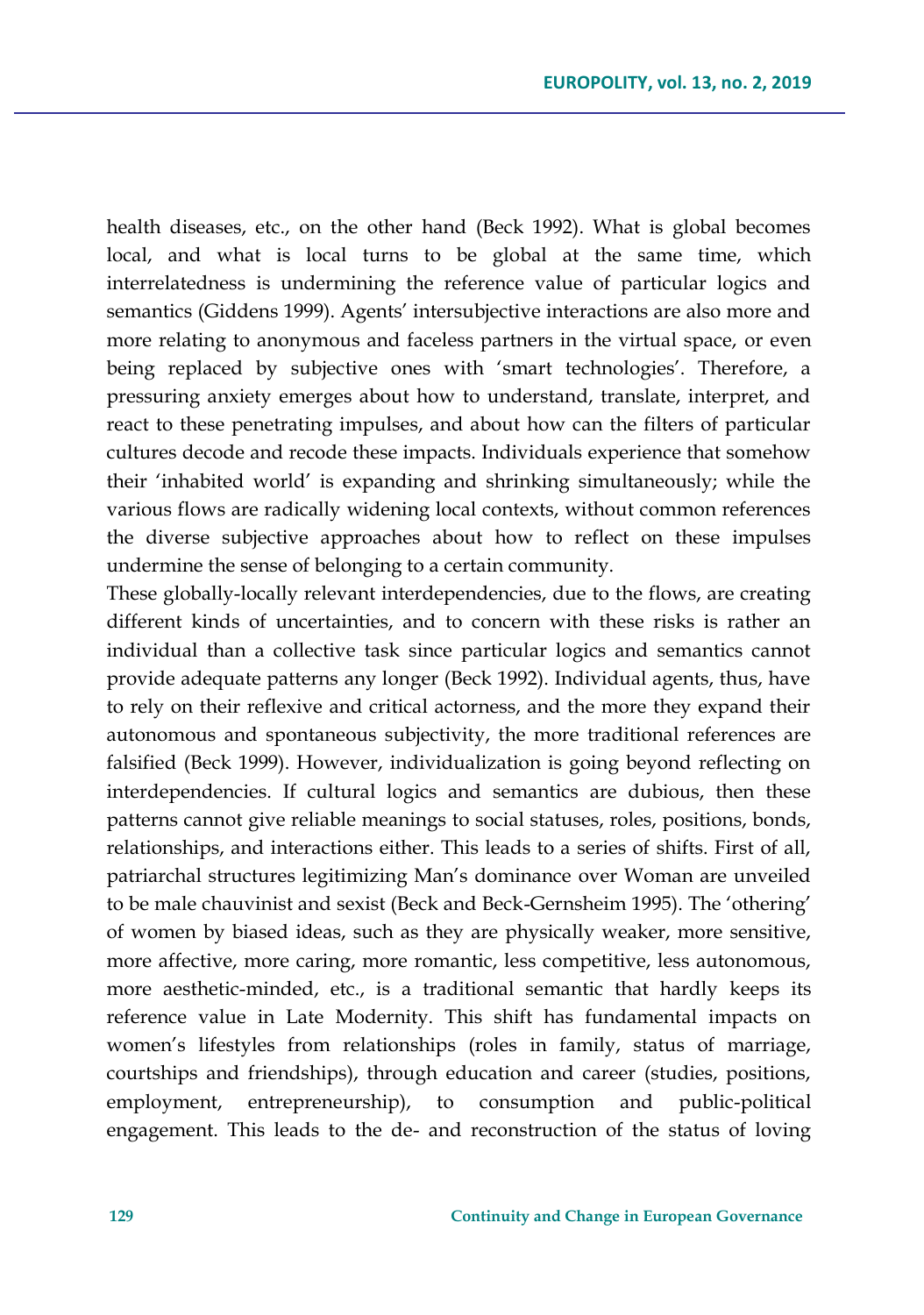relationships (Giddens 1992). Neither the traditional narratives (romantic bond, being 'stick together forever', establishing a 'common life and future', etc.), nor the legal interpretation (marriage as a pact) matter as basic references. Instead, the aspects of intimacy, togetherness, equality, honesty, bond of communion, mutuality, respect, giving freedom and space, providing a supportive and inspirational atmosphere to each other are becoming essential features of a courtship/loveship (Beck and Beck-Gernsheim 1995). The sexual orientation of the parties is irrelevant, the traditional model is not universal any longer. The emphasis is on the quality of the relationship; if it can or cannot safeguard an intimate connectedness for the partners to live a peaceful life in an era full of contingencies (Giddens 1992). In line with this, break-ups are not considered as failures. On the contrary, to cut short an unhappy relationship is a reflexive action. The concept of marriage is changing as well. It is more and more a tendency that not just men but also women – irrespective to age – enjoy the autonomy from social pressures to be single. Couples are together for years without being married. Frequently they are not keeping a common household or living in the same area. Long-distance relationships are thriving, more commonly between people with very different national and cultural backgrounds (Beck and Beck-Gernsheim 2002). Understanding about divorcement is also different than it used to be. If a marriage is not working, then its legal status cannot hold it together either, so the procedure of getting divorced is demanded to be faster and easier. Accordingly, contracts about separated incomes, bank accounts, and properties are becoming usual features of a marriage. Of course, due to these tendencies family as a basic social unit is perceived through a new lens as well. The traditional model of father, mother and kid(s) does not have a reference value any more. On the one hand, gay and lesbian couples have the same rights as heterosexual ones (to marry, to adopt, to have joint loans and credits, to enjoy family-related social benefits and subsidies, etc.) in more and more societies, while on the other hand, single-parent families are widely accepted and respected both socially and institutionally. The roles of family members are also in a change. Neither based on gender, nor due to traditional family functionality there should not be a distinction between 'breadwinning' and 'childrearing-housekeeping' tasks. Obviously, 'strong ties',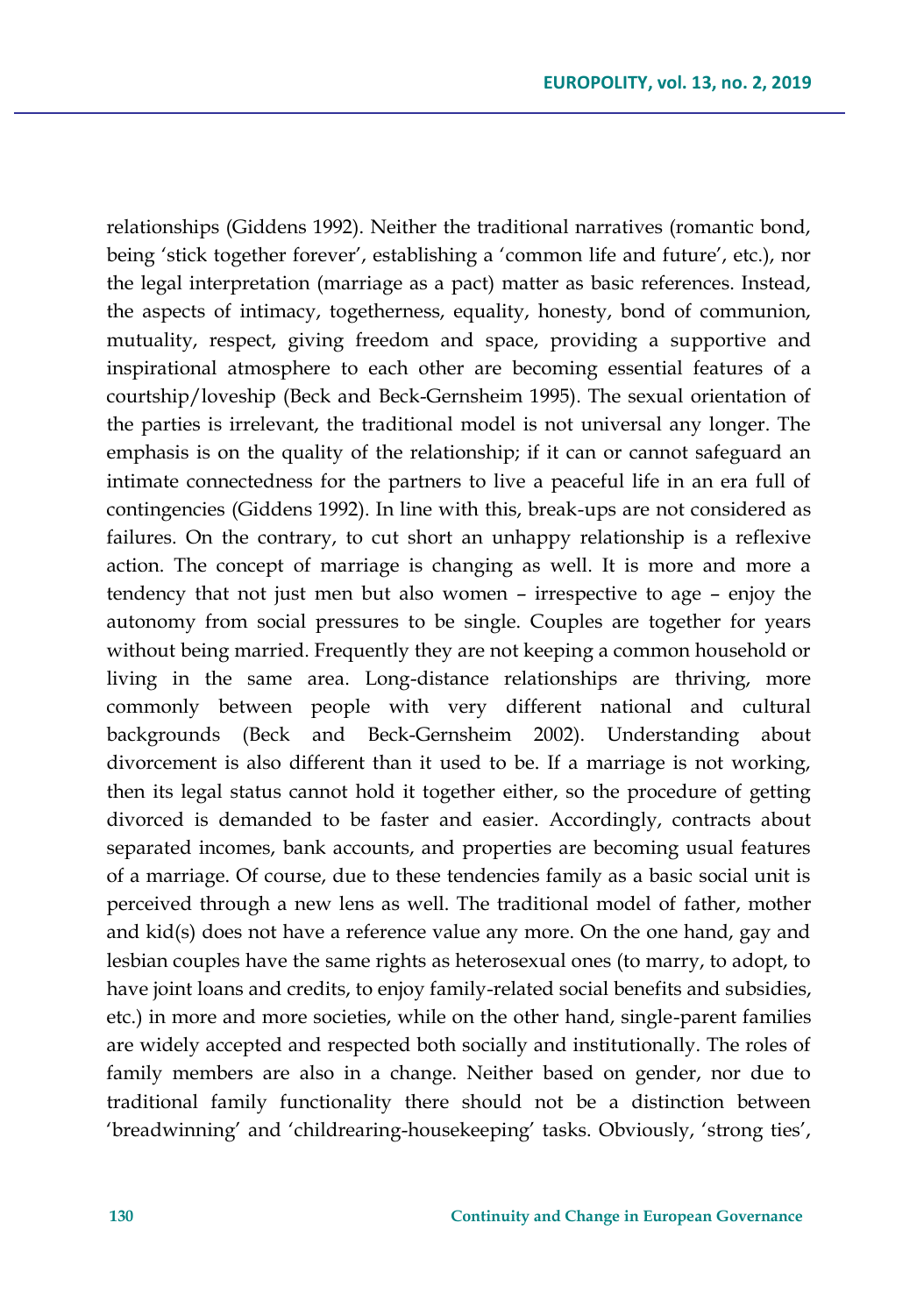i.e. the intensiveness of bonds between different generations of an extended family (for instance, to have a common household, to live close to each other, to ask for daily favors, to share certain costs or loans, etc.) is decreasing as well; nuclear families, instead, are more relying on formal relations with various entities.

In light of this argument, the parallel globalization and localization of interdependencies infuse everyday interactions with relevant uncertainties. Subjects cannot follow their routines based on particular patterns as these cultural references are inadequate to interact upon due to their static nature constrains individual agency (Beck 1992). Subjects, thus, have to develop their reflexive and critical capacities, which process leads to the expansion of autonomous and spontaneous actorness. This further weakens the relevancy of traditional logics and semantics, i.e. societies become more unpredictable, more pluralistic, more heterogeneous, and more diverse since individual subjectivity is flourishing (Giddens 1990). Dealing with uncertainties, thereby, creates further contingencies. Although subjects still strive to apply customized ideas and praxes in their interactions, as Giddens says, to 'colonize' their future in order to make it foreseeable, yet the reliability of these routines, so to achieve an ontological security, is rather up to a dynamically adaptive reflexive and critical agency than to follow particular references (Giddens 1991). As this ontological security is both about a feeling of stability and about foundations of one's identity, therefore in Late Modernity subjects have to accept on the one hand, that stability is not based on solid logics and semantics but it derives from an openness to continuous changes, while on the other hand, they need constantly deconstruct and reconstruct their selves accordingly. As everyday interactions are also 'trials', individual agents, thus, narratively and performatively constitute their subjectivity through these social activities (Giddens 1991). In light of this, they gain and grasp reflexive and critical capacities and knowledge through interactions, most notably with their intimate partners. As these relationships supposed to be more trusting, subjects, thereby, first learn reflexivity and critical agency with their loved ones, with their best friends, and with their close-knit relations (Beck and Beck-Gernsheim 2002). Showing recognition, respect, tolerance, solidarity, and empathy towards others, just as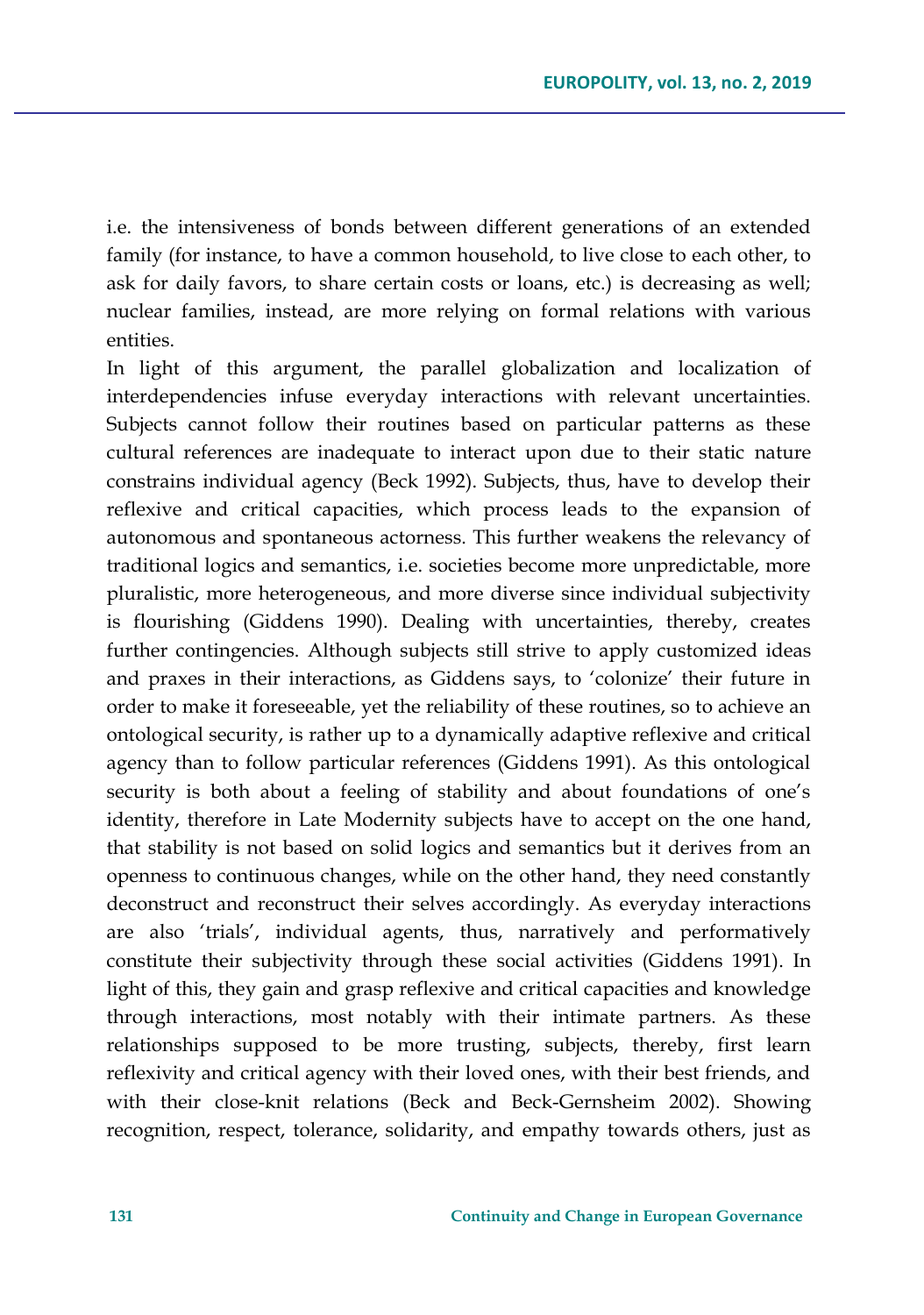pursuing equality, justice, deliberative consensus, and peaceful reconciliation of conflicts derive from the subjects' similarly working intimate relationships. Consequently, reflexivity and critical agency have an individual, a social, and an institutional level as well. The very latter should be understood as the reflection of institutions; if the subjects are reflexive, then their structural frameworks will change accordingly.

Through this lens the political project of 'Europe' could be seen as a series of reflexive institutional efforts in the era of Late Modernity (Beck and Grande 2007). The EU is neither about supranationalism, i.e. an evolution of European superstructures leading towards a post-Westphalian constellation, nor only about inter-governmentalism, or multi-level, multi-sector, and multi-actor partnerships, since neither of these approaches would progress beyond the unequivocal 'either/or' logics and semantics. Europe should be constructed, instead, along the 'both/and' principle, which is the only alternative to reflexively and critically overshadow the self/in-group–other/out-group mechanism of distantiation (Beck 2006). Europe in the era of Late Modernity is based on three distinguished references. Pan-relationalism is the recognition of an existential attachment among subjects and related to the subjects–objects visà-vis nexuses. Anti-representationalism is the understanding that nothing is represented to the individual agents, but everything is presented/constructed by them, so both actorness related to the framing structures is possible and subjects' embeddedness into their objective, natural, and social surroundings is existentially indispensable. And finally anti-essentialism highlights that there are no essential Truths, only subjective beliefs justified through deliberative communications. All these references undermine the 'either/or' particular logics and semantics, while they promote, instead, the 'both/and' principle questions the validity of all kinds of one-dimensional framings, monolithic interpretations, and mono-linguistic translations (Beck 1998).

Accordingly, Europe as a reflexive institutional entity supports gender equality against patriarchal structures, and equal rights for all subjects irrespective to their ethnic, religious, or political backgrounds and sexual orientation. It strives for the free flow of people, information, material and immaterial capitals, goods, and services. It contributes to the culture of deliberative communications by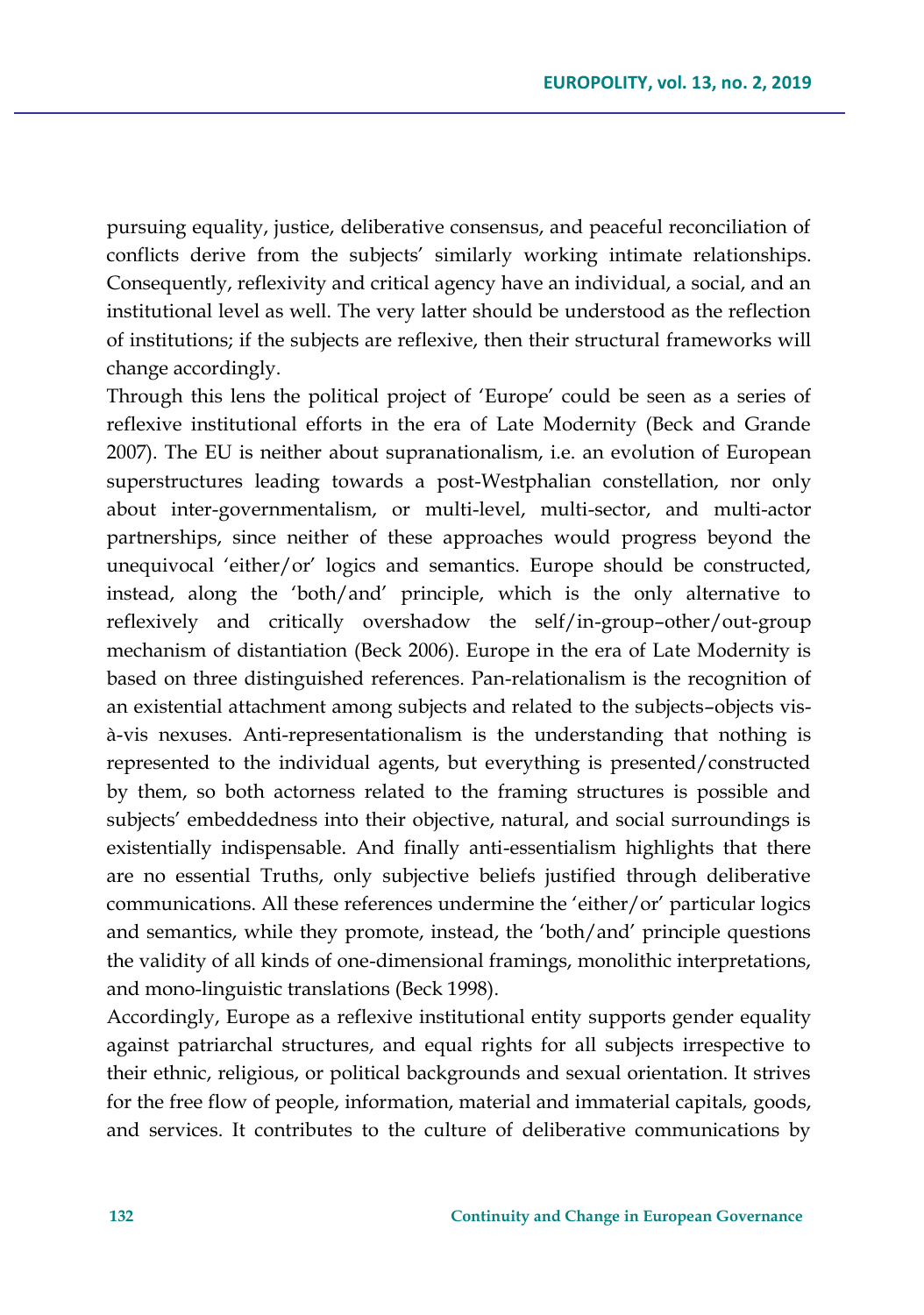encouraging civil engagement, safeguarding transparency, and preventing ideational hegemonies through free press and unrestricted expression of subjective perspectives (Beck and Grande 2007). Europe facilitates social integration, acceptance, and solidarity against exclusionist marginalization and scapegoating accusations. It favors interdisciplinary scientization against monoscopic expertization, and it prefers arguments of truth-candidates searching for consensual justice against findings reveal fixed and unquestionable Truths (Beck 2005). Europe in the era of Late Modernity has to follow this cosmopolitan path otherwise it would fall back to the constellation of 'either/or' logics and semantics entail disintegration and the re-emergence of traditional cultures.

## **3.VALUES AS ONTOLOGICAL FOUNDATIONS**

According to the above-described theoretical argument, the agents' reflexive and critical actorness embraces specific ideational substances and praxes adequate to the abstraction processes of Late Modernity. This actorness, thereby, refers to epistemological level and action-related features. Compare to these aspects of agency, the feeling of ontological security, theorized by Giddens as a routinized individual stance provides stability and reliability to the subject, should be understood as something more foundational. The constituted self's multilayered subjectivity originates back to this stance that ontologically enables the agent to construct certain epistemologically relevant ideas, and based on these cognitive-normative understandings to apply adequate praxes. This basic stance comprises values, which are both emotionally affective beliefs and rationally consistent justifications serve as guidelines. These values have different meanings, some of them are in complementing, some rather in conflicting relation with each other. Irrespective to cultures, these meanings are constant, however the subjects' own sets of values, their own preferences are culturally framed (Schwartz and Bilsky 1990). To put it in another way, values are abstract and general, but the subjective set of values is always particular. This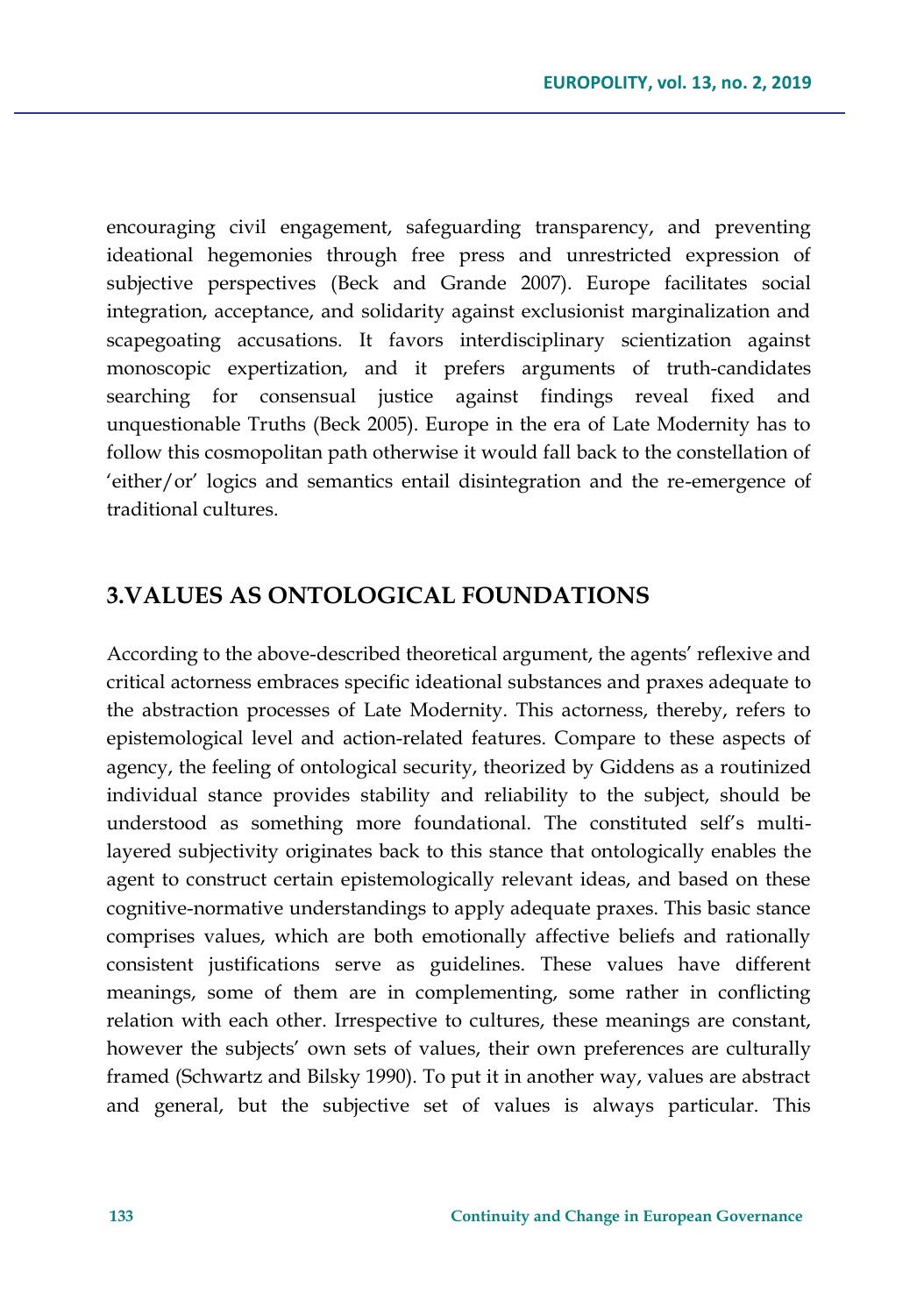constellation makes us individually unique, yet also embedded into a sociocultural and socio-moral environment.

And exactly this is the main challenge of Late Modernity, insofar as the abstraction processes of this era undermine the traditional cultures provide references, such as norms, codes, customs, and framing narratives for subjects to create their sets of values. As these cultural semantics and logics are getting to be more and more questioned subjects' anxiety about their ontological security is growing. They need to un-build and re-build their sets of values in order to make their preferences more adequate to the cosmopolitan shifts of Late Modernity. They need to re-constitute their selves in order to be able for reflexive and critical agency allows Gestalt-switches (complete change about one's way of thinking and doing things). And they need to deconstruct and reconstruct their individual ideas and praxes in order to overcome the everyday uncertainties of intersubjective and subjective interactions. Without stable references subjects need to rely on themselves. Those who are able to proceed on this cosmopolitan path can adapt to Late Modernity easier, while those who have serious setbacks and struggles are rather yearning for the recovery of traditional semantics and logics. Accordingly, Late Modernity urges subjects, all around the world and irrespective to their cultural environment, to redefine their epistemologically relevant ideas and action-level praxes, but more importantly to redesign their sets of values since those who are able to ontologically rely on an individual stance enables them for continuous reflexive and critical de- and reconstruction of their selves could deal with the meta-shifts of this era much more adequately. As Late Modernity is really about dialectical meta-shifts. It is not just proceeding Classic Modernity with something new, globalized and universal, but still static structural framing. On the contrary, it is a dynamic progressiveness without fixed references. Everything turns to be fluid, infinite and boundless underpinned by the 'both/and' principle of a future-oriented and recognition-based subjective agency respects existential togetherness. This is why it is important to understand individual perceptions, interpretations, attitudes, and behaviours from the perspective of values, as the latters are the ontological foundations.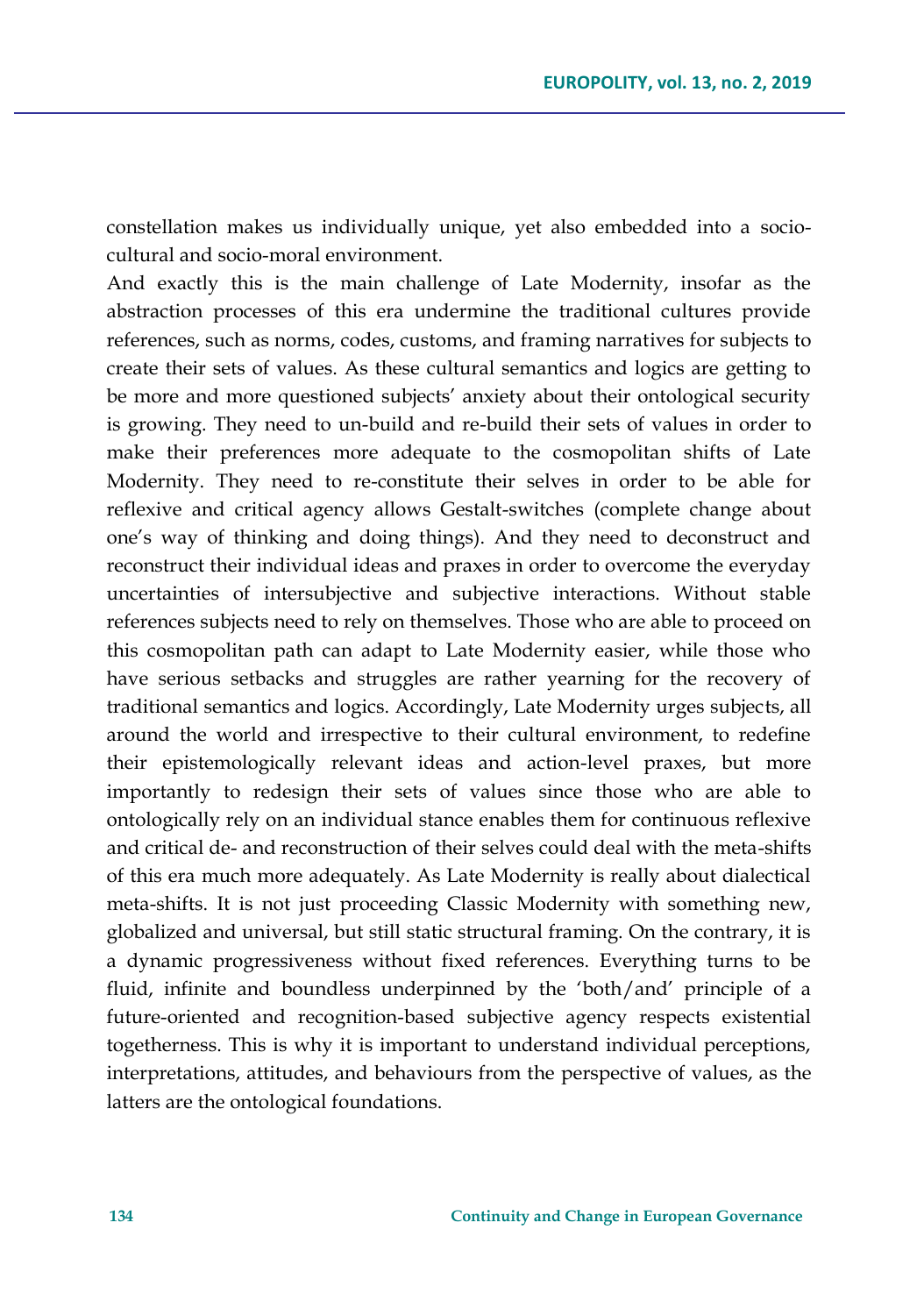There are many contemporary value-theories in the literature, yet probably the most elaborated one is the concept of Basic Human Values proposed by Shalom H. Schwartz (1992, 2005, 2006, 2012). It purposefully strives to synthesize or at least consider other relevant approaches, while it is continuously revised through empirical inputs as well. Schwartz highlights that values are referring to three universal requirements: (1) about one's biological needs, (2) about coordination of social interactions, and (3) about survival needs related to welfare and well-being of different social groups. As it clearly seems these requirements are embracing both individual and more extended collective needs, which suggests that subjects are individual selves existentially embedded into their social surroundings. Beside the requirements Schwartz also identifies six universal features of values based on previous concepts. He underlines that (1) values are both rational justifications and emotional beliefs; (2) values are motivational sources for desired goals (*what* to achieve); (3) but values are also standards and criteria with normative contents (*how* to achieve objectives); (4) values are abstract in their natures, so they transcend particular situations and interactions; (5) one's individual set is a dynamically constructed preference, therefore values are ranked according to subjectively understood relative importance; and finally (6) an individual agent's ideas and praxes are always underpinned by more than one value. Schwartz (2006) distinguishes 10 types of the Basic Human Values:

- 1. *Self-Direction*. It represents the desire of experiencing autonomy about one's own life, independence and innovativeness both about thoughts and actions. It is describable by the notions of choosing, creating, creativity, curiosity, and exploring.
- 2. *Stimulation*. It traces back to the desire of enjoying changes and new, untried paths in one's own life. It refers to the inspiring excitement of taking risks and pursuing novelties and challenges. It also represents the motivation of breaking with routines and habits.
- 3. *Hedonism*. It is identifiable as pleasure and sensuous gratification for oneself.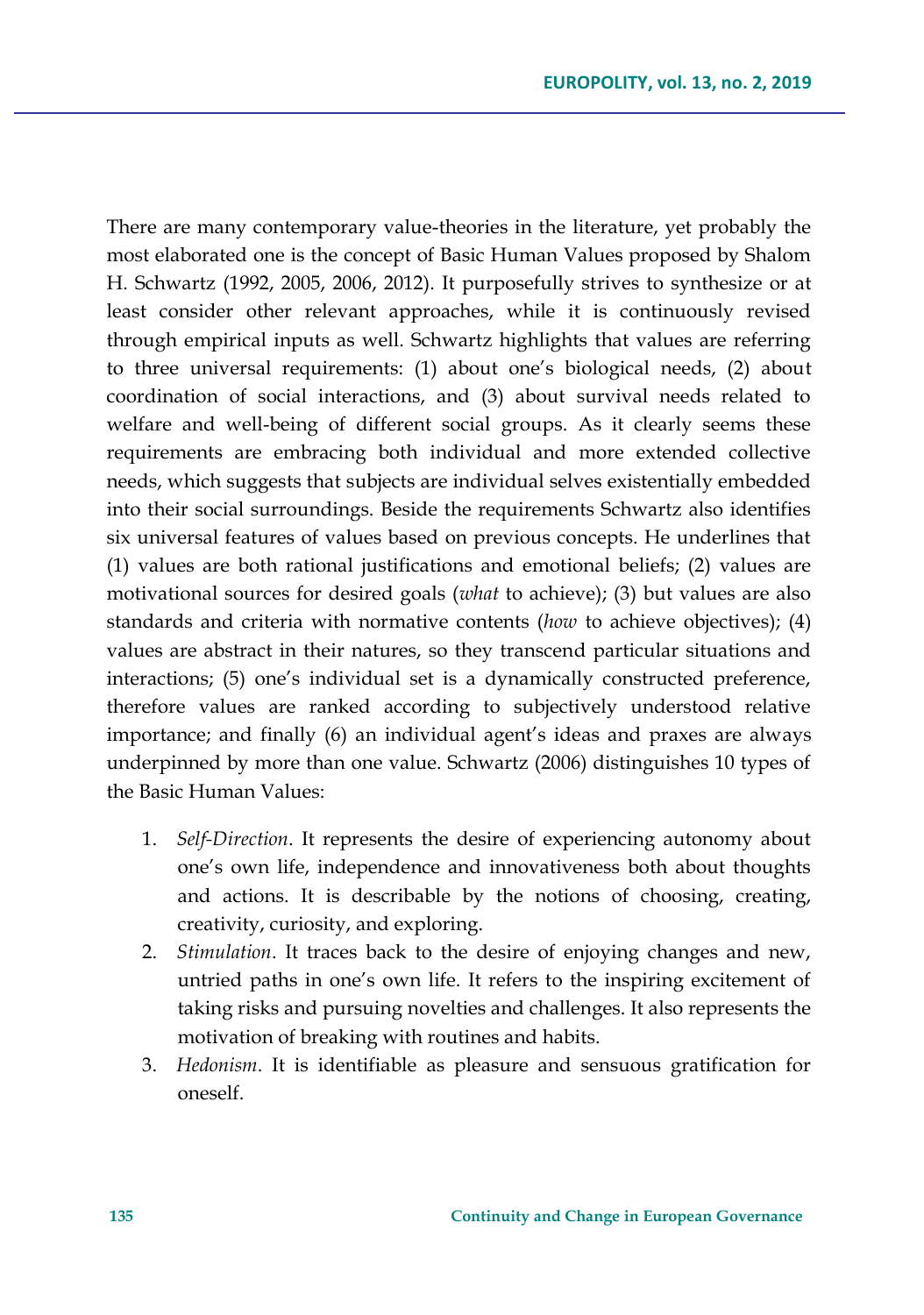- 4. *Achievement*. It is understandable as the ambition for personal success through demonstrating competence according to social standards.
- 5. *Power*. Schwartz describes this value as the desire of well-acknowledged social status and prestige, as well as control or dominance over people and various resources.
- 6. *Security*. It is identifiable as a desired goal to achieve existential both material and physical – safety; a harmony of personal relationships contributes to the self's emotional and mental balance; in a more extended sense, to enjoy social stability.
- 7. *Conformity*. It is a motivation of being loyal, adjusted, and accommodated to social norms and expectations, and to restrain from actions, inclinations, and impulses likely to harm these collective references.
- 8. *Tradition*. It is understandable as respect, commitment, and acceptance of the customs, codes, taboos, social rules, collective knowledge, experiences, and narratives represented in the traditional logics and semantics of one's cultural surroundings.
- 9. *Benevolence*. It is about preserving and enhancing the welfare of those 'in-group' subjects with whom one is in frequent, close-knit, and/or more intimate personal contact.
- 10. *Universalism*. It inspires to respect the importance of others' welfare and well-being (solidarity and equality), to appreciate the peaceful and consensus-oriented reconciliation of social problems (peace and justice), to acknowledge the relevancy of deliberative pluralism (democracy), to be open towards otherness and diversity (tolerance), and to protect the natural environment.

These basic values can be grouped into two main categories: the first five have rather self-oriented, more individual-centered meanings (the subject in contrast to others as a unique agent), while the second half embraces values with rather collective connotations (the subject among others with respect to the references, patterns, interests, diversity, etc. of these social groups). Notwithstanding, for Schwartz to differentiate the values into a 'four dimensions-two axes' model is more crucial. These dimensions are Openness to change vs. Conservation on one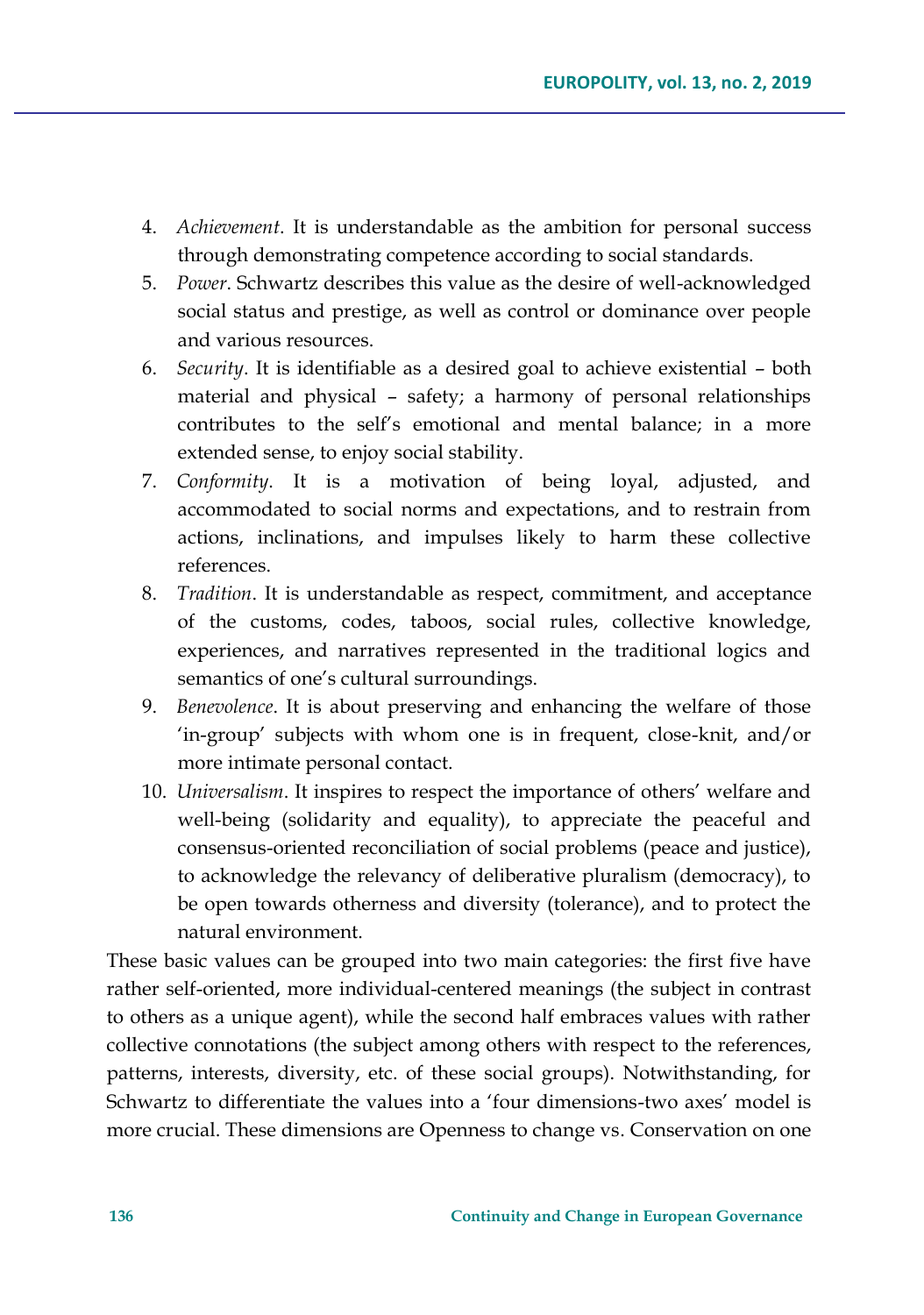axe, and Self-enhancement vs. Self-transcendence on the other axe. Openness to change embraces the values of Self-direction and Stimulation, while Conservation as an oppositional dimension comprises Security, Conformity, and Tradition. On the other axe Self-enhancement, based on Achievement and Power, stands against Self-transcendence, which is built on Universalism and Benevolence. Hedonism is not clearly placed in this model, so respective to this single value its individual meaning is rather more important to note.



Figure 1. The Schwartz model *Source: Schwartz 2001, 270.*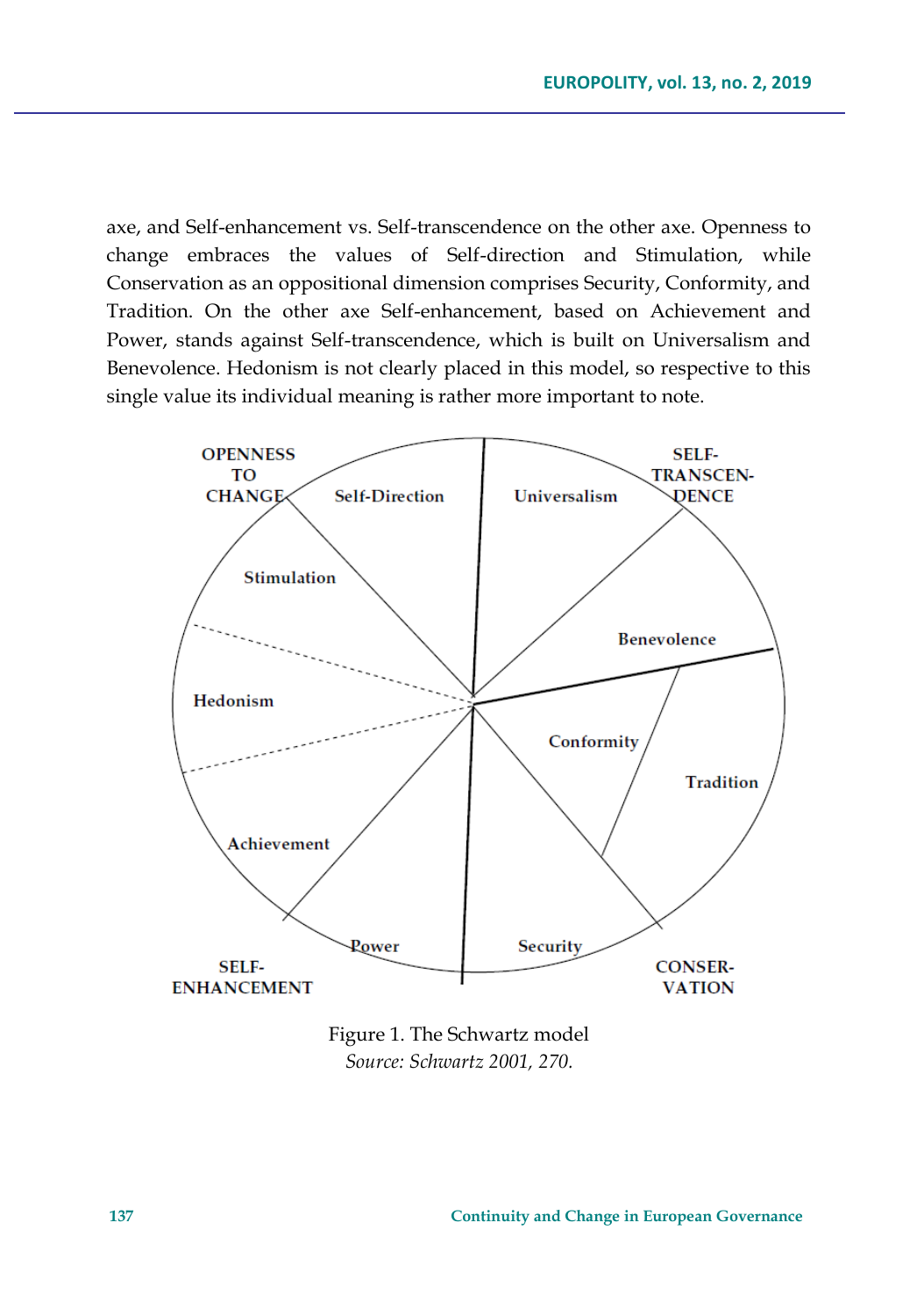There is dynamic interrelation among these values. Based on *Figure 1* this theoretical inner-mechanism is easier to understand, insofar as compare to the subject's most preferred value the others' relative importance on both directions, i.e. starting with either left or right on the circle to the other end point, is continuously decreasing. This is how one's individual set of values is working as an ontological foundation frames epistemologically relevant ideas and actionrelated praxes through the lens of a subjective preference of values. In line with this, not one principal value, but always a combination of values defines one's ideational substances and practices. It is also important to note that according to this circle-based inner-mechanism certain values grouped into different dimensions are closer to each other than other values. For instance, Selfdirection is in the same dimension with Stimulation, yet closer to Universalism than to Benevolence or Hedonism. This constellation has a theoretical function, inasmuch values next to each other in the circle always have some common meanings. In light of this, Schwartz highlights that (1) Power and Achievement both emphasize social superiority and esteem; (2) Achievement and Hedonism both are concerned with self-indulgence; (3) Hedonism and Stimulation both entail a desire for affectively pleasant arousal; (4) Stimulation and Self-direction both involve intrinsic motivation for mastery and openness to change; (5) Selfdirection and Universalism both express reliance on one's own judgment and comfort with the diversity of existence; (6) Universalism and Benevolence both are concerned with enhancement of others and transcendence of selfish interests; (7) Tradition and Conformity both stress self-restraint and submission; (8) Conformity and Security both emphasize protection of order and harmony in relations; and (9) Security and Power both stress the attempt to avoid or overcome the threat of uncertainties by controlling relationships and resources (cf. Schwartz 1992, 14–15).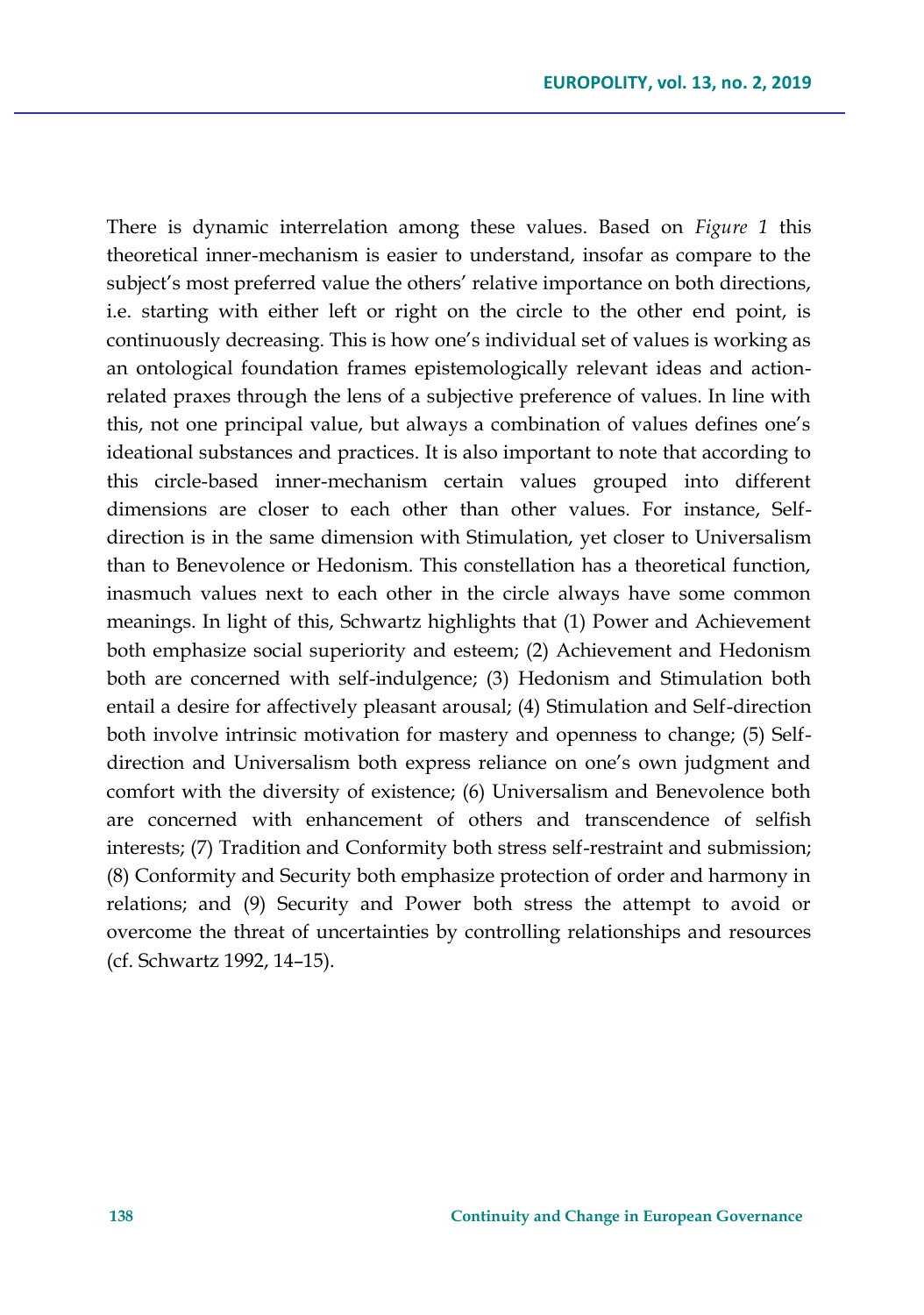# **4.OTHERING, EUROPEANNESS, AND VALUES. THE EMPIRICAL FINDINGS**

As it was already said above, the empirical part of the paper, on the one hand, examines the interrelationship between the acceptance of the Other and the attachment to Europe. As both of these ideational substances refer to the subjects' ability to abandon traditional logics and semantics as references, and rely, instead, on their reflexive capacities and critical agencies required in the era of Late Modernity, therefore the paper assumes a positive association between the two features. Nonetheless, both recognizing the Other and appreciating Europeanness are connected to epistemologically relevant and praxis-related features have to be ontologically supported by a certain individual set of values. Respective to these ontological foundations, on the other hand, the paper assumes that those subjects who prefer the relative importance of values about diversity and self-transcendence, i.e Universalism, Benevolence, and Selfdirection, they are more open towards the Others, while they are more attached to Europe as well.

Data for the empirical inquiry were obtained from the 8<sup>th</sup> wave of the European Social Survey (ESS 2016).<sup>1</sup> As a first step a 6-items-based composite index about othering was elaborated. Using the scales of the questionnaire-items the optional answers were categorized and addressed by the reference values of 0, 1 or 2 (*Table 1*). Then based on their subjective perceptions individual respondents were distinguished into three distinct groups: 'exclusionist', 'ambivalent', and 'inclusionist' (*Table 2*).

 $\overline{\phantom{a}}$ 

<sup>1</sup> The ESS is an open-source, academically driven, cross-national, bi-annual, representative survey that has been conducted across Europe since 2001. The survey measures the attitudes, beliefs and behaviour patterns of diverse populations; respective to the 8th wave this means more than 40 thousands respondents from more than 20 countries. For this investigation only the EU member states' data were used.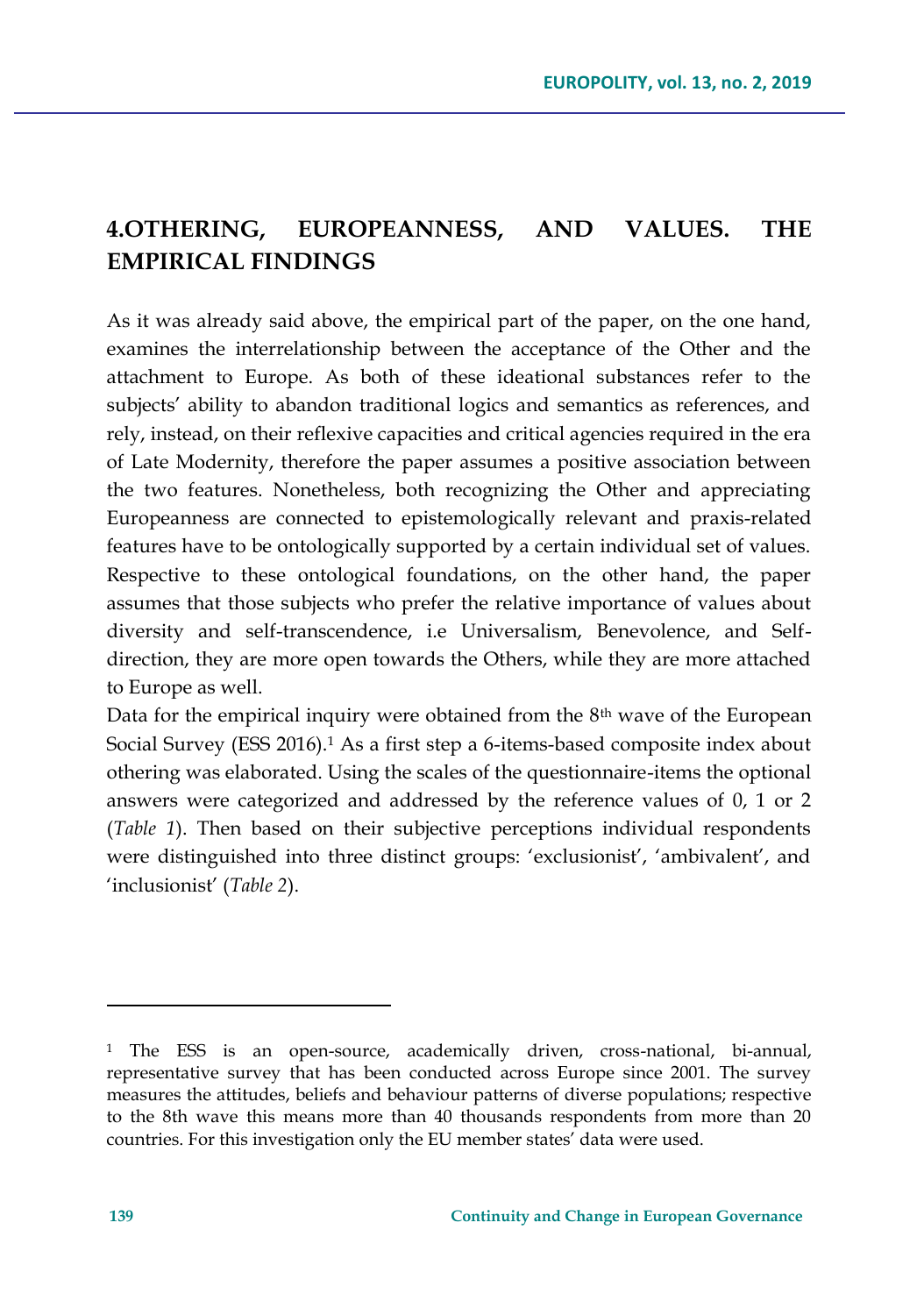| <b>Variables</b>                                                                                                                                                                                                                                                                                      | <b>Reference values</b>                  |                                      |                                                 |  |
|-------------------------------------------------------------------------------------------------------------------------------------------------------------------------------------------------------------------------------------------------------------------------------------------------------|------------------------------------------|--------------------------------------|-------------------------------------------------|--|
|                                                                                                                                                                                                                                                                                                       | $\theta$                                 | 1                                    | $\overline{2}$                                  |  |
| When jobs are scarce, men<br>should have more right to a<br>job than women.                                                                                                                                                                                                                           | 1 - Agree<br>strongly<br>2 - Agree       | 3 – Neither<br>agree nor<br>disagree | $4-$<br>Disagree<br>5 –<br>Disagree<br>strongly |  |
| and lesbians<br>Gay<br>men<br>should be free to live their<br>own life as they wish                                                                                                                                                                                                                   | 4 – Disagree<br>5 - Disagree<br>strongly | 3 - Neither<br>agree nor<br>disagree | 1 - Agree<br>strongly<br>2 - Agree              |  |
| and lesbian<br>Gay male<br>should<br>have<br>couples<br>the<br>rights<br>adopt<br>same<br>to<br>children as straight couples.                                                                                                                                                                         | 4 - Disagree<br>5 - Disagree<br>strongly | 3 – Neither<br>agree nor<br>disagree | 1 - Agree<br>strongly<br>2 - Agree              |  |
| Would you say it is generally<br>bad or good for [country]'s<br>economy that people come<br>live<br>here<br>from<br>other<br>to<br>countries? ['0' means 'Bad<br>for the economy' whereas<br>'10' means 'Good for the<br>economy'                                                                     | Scale values<br>from 00 to 03            | Scale values<br>from $04$ to $06$    | Scale<br>values<br>from 07 to<br>10             |  |
| Would<br>say<br>that<br>you<br>[country]'s cultural life is<br>generally undermined<br><sub>or</sub><br>enriched by people coming<br>from<br>other<br>live<br>here<br>tο<br>countries?<br>$\lceil 0 \rceil$<br>means<br>'Cultural life undermined'<br>whereas '10' means 'Cultural<br>life enriched'] | Scale values<br>from $00$ to $03$        | Scale values<br>from $04$ to $06$    | Scale<br>values<br>from 07 to<br>10             |  |

## **Table 1. The composite index of othering**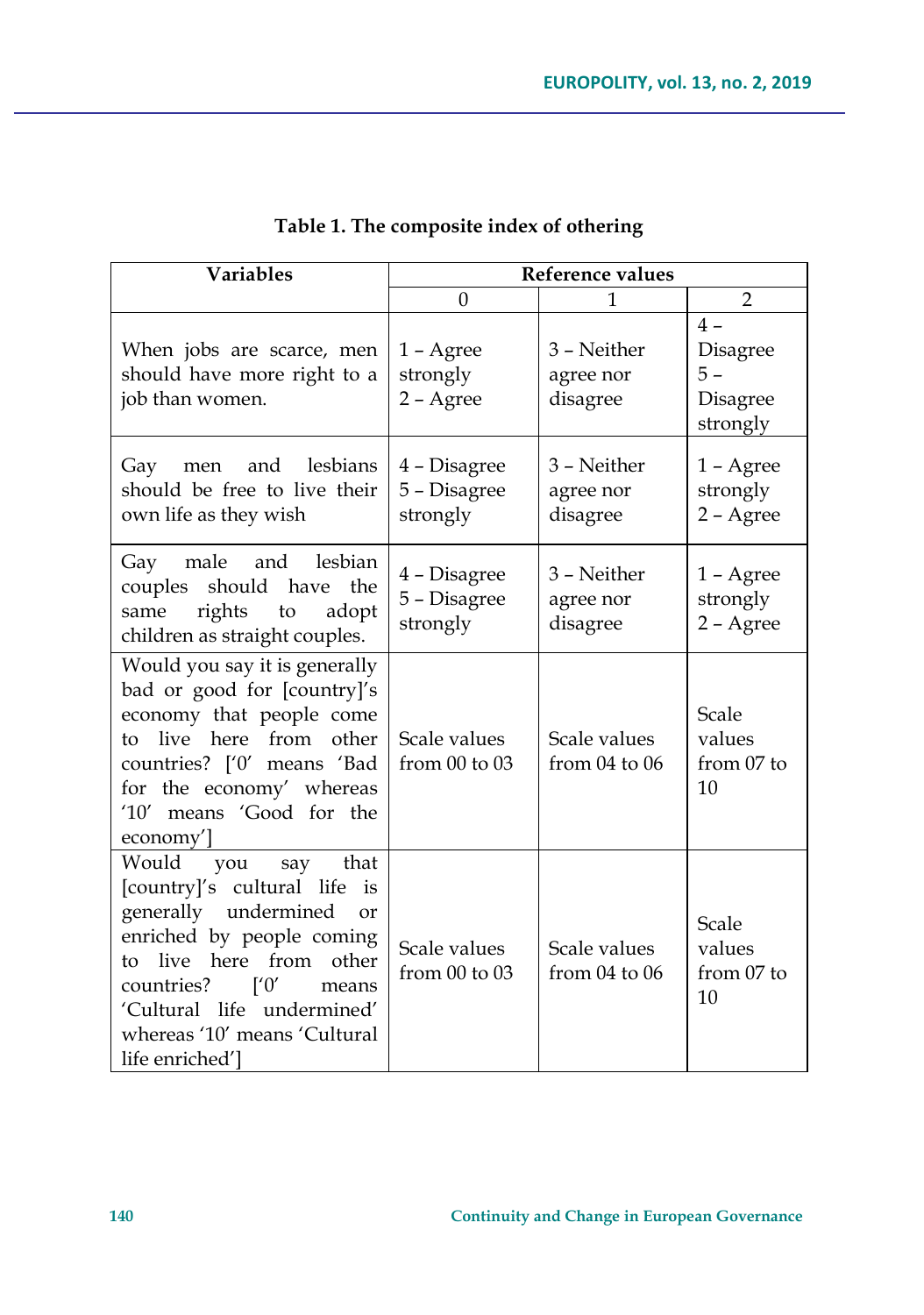| Is [country] made a worse or<br>a better place to live by<br>people coming to live here<br>from other countries? ['0'<br>means 'Worse place to live'<br>whereas '10' means 'Better<br>place to live'] | Scale values<br>from $00$ to $03$ | Scale values<br>from $04$ to $06$ | Scale<br>values<br>from 07 to<br>10 |
|-------------------------------------------------------------------------------------------------------------------------------------------------------------------------------------------------------|-----------------------------------|-----------------------------------|-------------------------------------|
|-------------------------------------------------------------------------------------------------------------------------------------------------------------------------------------------------------|-----------------------------------|-----------------------------------|-------------------------------------|

*Source: Author's own elaboration based on ESS8 questionnaire*

As regards to the categorical reference values presented in *Table 1* each respondent's cumulated index-value about othering could be between 0 and 12. *Table 2* shows how the respondents were grouped according to their cumulated index-value.

| Cumulated index-value<br>Group |                  |  |  |
|--------------------------------|------------------|--|--|
| Exclusionist                   | from $0$ to $4$  |  |  |
| Ambivalent                     | from $5$ to $7$  |  |  |
| Inclusionist                   | from $8$ to $12$ |  |  |

**Table 2. Groups according to the praxis of othering**

*Source: Author's own elaboration based on ESS8 questionnaire*

*Table 3* illustrates the percentage of each group respective to the EU member states in the total sample. As it is identifiable more than 53% of the respondents belong to the inclusionist group. 29.7% are ambivalent, while 17% are exclusionist.

| Table 3. Percentage of each group in the total EU sample (N=31987) |  |  |  |
|--------------------------------------------------------------------|--|--|--|
|                                                                    |  |  |  |

|         |              | Frequency | %     | Valid % |
|---------|--------------|-----------|-------|---------|
| Valid   | Exclusionist | 5425      | 15.3  | 17.0    |
|         | Ambivalent   | 9498      | 26.8  | 29.7    |
|         | Inclusionist | 17064     | 48.1  | 53.3    |
|         | Total        | 31987     | 90.2  | 100.0   |
| Missing | System       | 3463      | 9.8   |         |
| Total   |              | 35450     | 100.0 |         |

*Source: Author's own elaboration based on data from ESS8*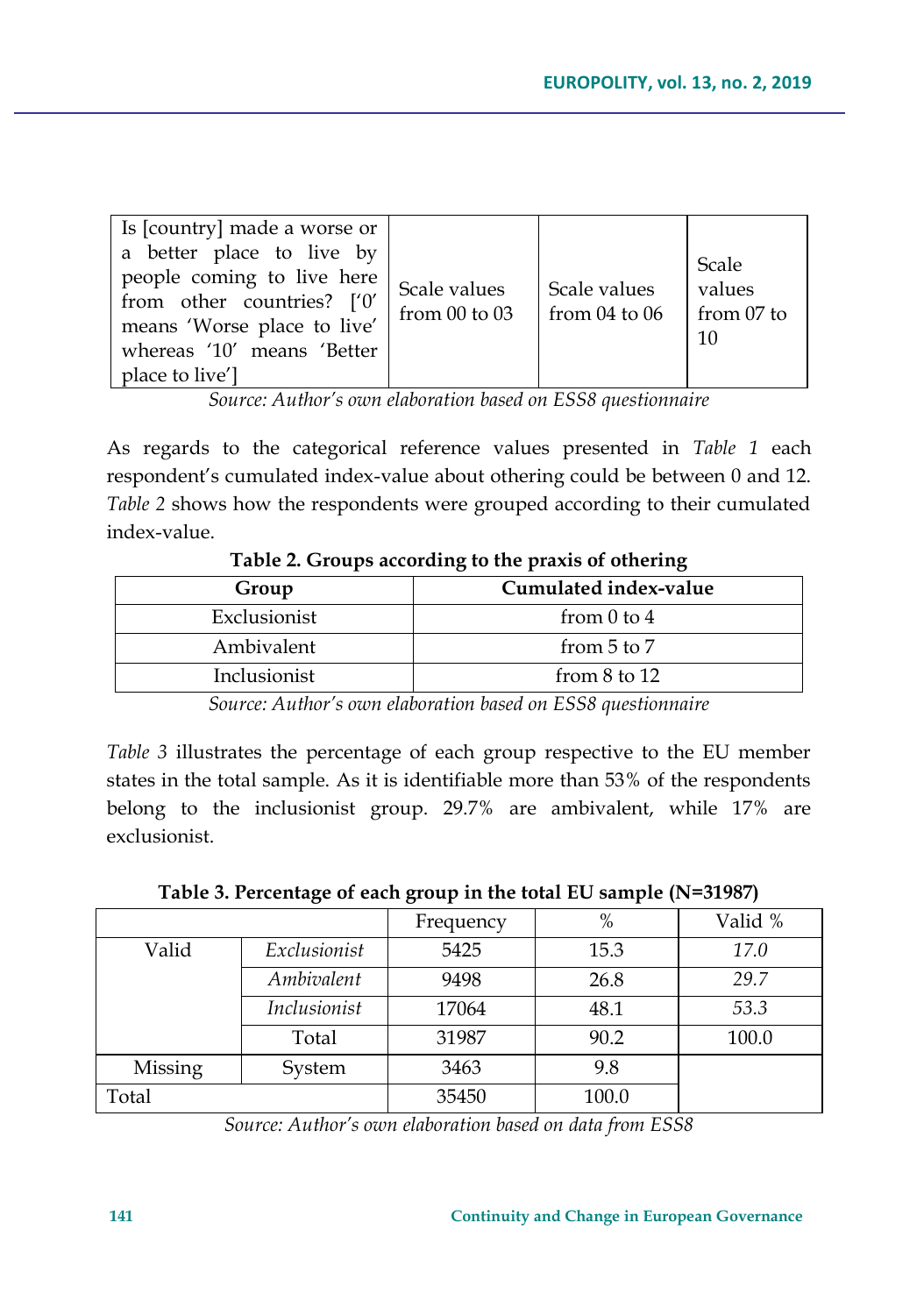*Table 4* represents the percentage of each groups according to the examined EU member states. There are important findings to note. For instance, in Hungary more than 50% of the population belongs to the exclusionist group. The proportion of exclusionists are also quite high in Italy (35.1%), in Lithuania  $(34.6\%)$ , in the Czech Republic  $(30.4\%)$ , in Slovenia  $(27.1\%)$ , and in Estonia  $(27\%)$ , while it is around one-fifth of the population in Poland and in Austria, 20.9% and 19% respectively. On the contrary, the proportion of inclusionist people is very significant in Sweden (82.8%), in the Netherlands (79.3), in Spain (72.9%), in the United Kingdom (71.7%), in Finland (71%), while it is above the 50% percent also in Belgium (66.4%), in Germany (66.2%), in Portugal (65.9%), and in France (57.6%). The inclusionist group in Hungary is only 13.6%, 20% in Lithuania, and 24.4% in the Czech Republic. The proportion of ambivalent people are relevant in the latter two countries, 45.4% and 45.2% respectively, while it is 40.5% in Poland. In general, it can be noticed that the post-socialist countries are rather exclusionist and ambivalent, while the Western European ones are rather inclusionist. Among the latter countries Italy undoubtedly, but also Austria are sliding towards exclusionist tendencies.

|                    | <b>Exclusionists</b> | Ambivalent | Inclusionist |
|--------------------|----------------------|------------|--------------|
| Sweden             | 3.1                  | 14.1       | 82.8         |
| <b>Netherlands</b> | 2.7                  | 18.0       | 79.3         |
| Spain              | 4.9                  | 18.2       | 76.9         |
| Ireland            | 6.4                  | 20.7       | 72.9         |
| United Kingdom     | 6.2                  | 22.1       | 71.7         |
| Finland            | 6.8                  | 22.2       | 71.0         |
| Belgium            | 6.6                  | 27.0       | 66.4         |
| Germany            | 8.0                  | 25.8       | 66.2         |
| Portugal           | 8.5                  | 25.6       | 65.9         |
| France             | 11.6                 | 30.8       | 57.6         |
| Austria            | 19.0                 | 33.9       | 47.1         |

**Table 4. Percentage of each group according to EU member states (%) (N=31987)**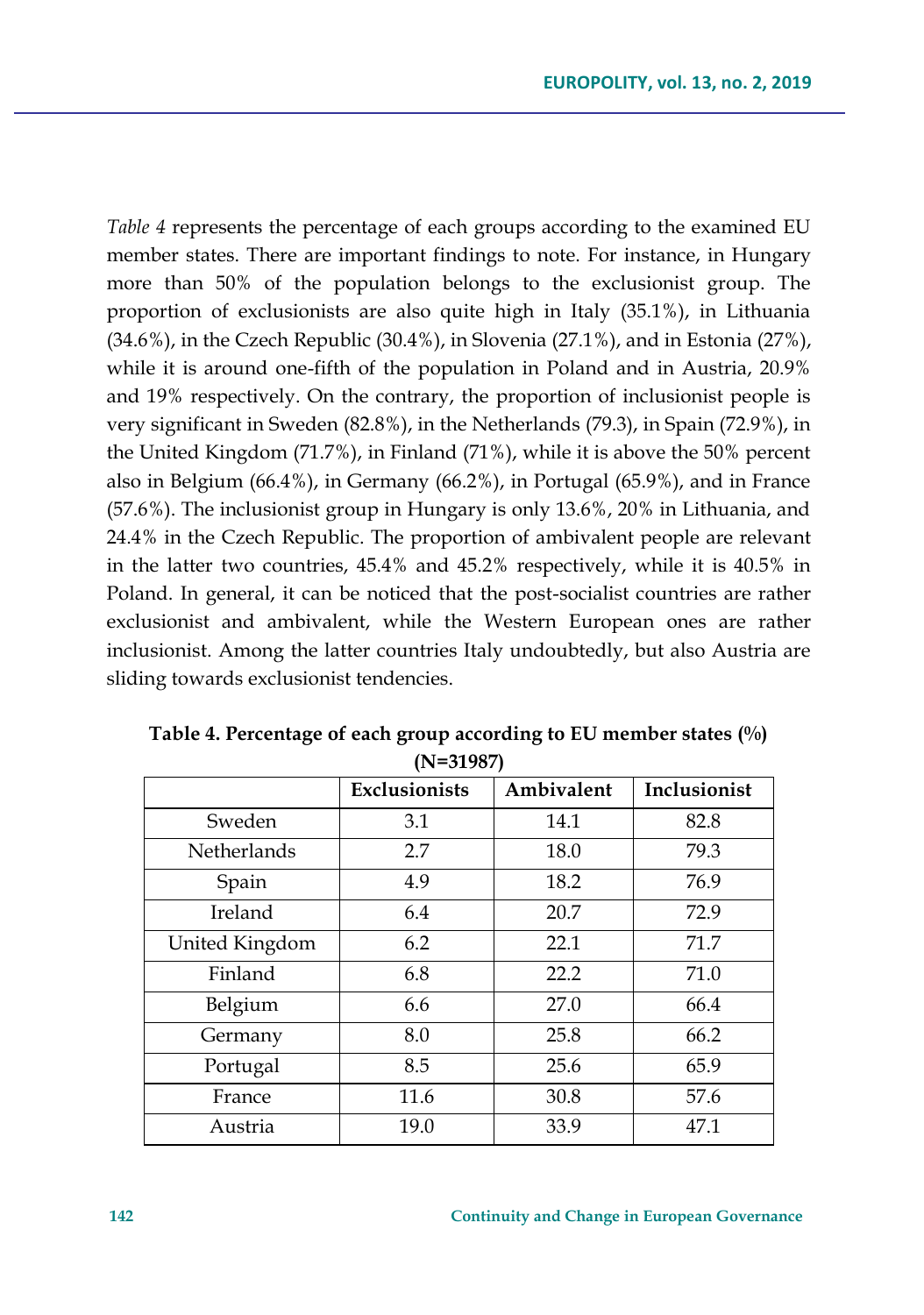| Slovenia       | 27.1 | 33.7 | 39.2 |
|----------------|------|------|------|
| Poland         | 20.9 | 40.5 | 38.6 |
| Estonia        | 27.0 | 37.2 | 35.8 |
| Italy          | 35.1 | 36.3 | 28.6 |
| Czech Republic | 30.4 | 45.2 | 24.4 |
| Lithuania      | 34.6 | 45.4 | 20.0 |
| Hungary        | 51.5 | 34.9 | 13.6 |

*Source: Author's own elaboration based on data from ESS8*

In the following the paper examines the relationship between othering and Europeanness by testing the attachment to Europe in the exclusionist, ambivalent, and inclusionist groups. Europeanness is addressed by the variable of 'How emotionally attached do you feel to Europe?' Respondents could describe their perceptions by using a 0–10 scale where '0' means 'Not at all emotionally attached' and '10' refers to 'Very emotionally attached'. As it is displayed on *Table 5* Europeanness is associated with the recognition of the Other's subjective uniqueness, i.e. attachment to Europe is increasing with the more inclusionist understandings. As regards to the mean values the differences among the groups are statistically significant in all cases.

| Groups       | Mean values |
|--------------|-------------|
| Exclusionist | 5.08        |
| Ambivalent   | 5.51        |
| Inclusionist |             |

**Table 5. The association between othering and Europeanness**

Welch=506.813 p=0.000

Post Hoc Test (Games-Howell) *Source: Author's own elaboration based on data from ESS8*

Finally the value-based ontological foundations of these epistemologically relevant and praxis-related features should be explored. Just to remind, the paper assumes that those subjects who prefer the relative importance of values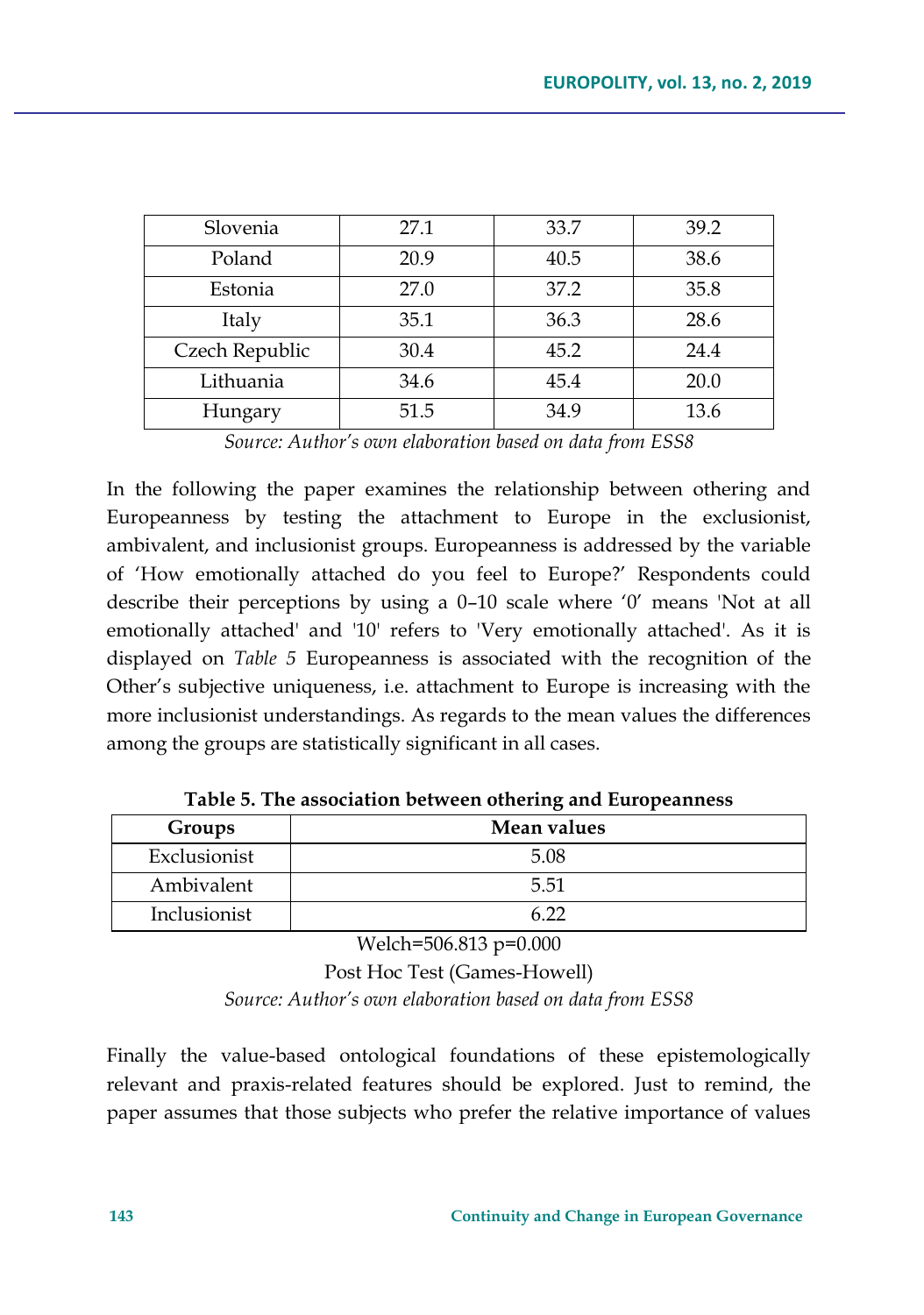about diversity and self-transcendence, namely Universalism, Benevolence, and Self-direction, they are supposed to be rather inclusionist and more attached to Europe. The ESS is using the Portrait Value Questionnaire (PVQ) respective to the Schwartz-test in order to measure individual value-sets. PVQ is a 21 itemsbased survey proposes individual profiles with value-contents, and the respondents are perceiving on 1–6 scale, where '1' is 'very much like me' and '6' is 'not like me at all', how much they can identify themselves with the given descriptions. The paper then uses the centered scores of each profile-variable, which means that the individual preference of a certain value-content is calculated in comparison to the given subject's total average about the 21 items. In light of this, on *Table 6* below 0 is the total average, and values with positive scores are preferred, while values with negative scores are dispreferred ones. Furthermore, for the adequate interpretation it is crucial to note that the individual understanding about the relative importance of a given value could be grasped not just through the preference of that certain value, but more by the intensity of this preference, i.e. by how much the value's score is higher than 0.

|                    | Exclusionist |                | Ambivalent |                | Inclusionist |
|--------------------|--------------|----------------|------------|----------------|--------------|
| Security           | 0.6517       | Benevolence    | 0.6169     | Benevolence    | 0.8146       |
| <b>Benevolence</b> | 0.4933       | Security       | 0.5340     | Universalism   | 0.6673       |
| Universalism       | 0.3355       | Universalism   | 0.4088     | Self-direction | 0.5130       |
| Tradition          | 0.2711       | Self-direction | 0.3251     | Security       | 0.2488       |
| Self-direction     | 0.1971       | Tradition      | 0.1224     | Hedonism       | $-0.0374$    |
| Conformity         | 0.0011       | Conformity     | $-0.1179$  | Tradition      | $-0.0734$    |
| Achievement        | $-0.3251$    | Hedonism       | $-0.2189$  | Conformity     | $-0.3928$    |

**Table 6. Relevant value-sets of each groups**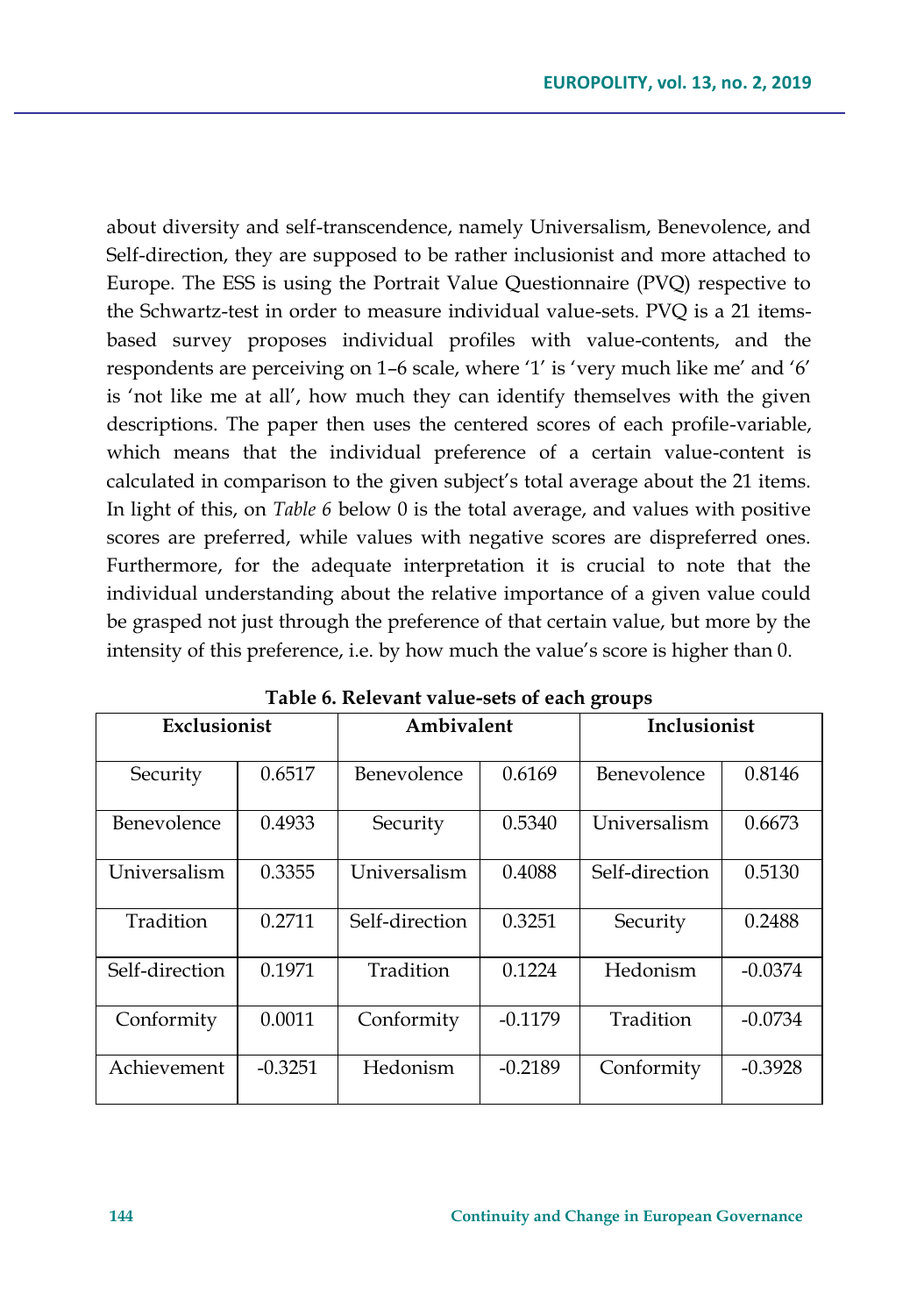| Hedonism    | $-0.3893$ | Achievement | $-0.3961$ | Achievement | $-0.4891$ |
|-------------|-----------|-------------|-----------|-------------|-----------|
| Power       | $-0.6277$ | Stimulation | $-0.6643$ | Stimulation | $-0.5125$ |
| Stimulation | $-0.7754$ | Power       | $-0.8144$ | Power       | $-1.0720$ |

*Source: Author's own elaboration based on data from ESS8*

Table 6 justifies the paper's assumption respective to the value-based ontological foundations. As it is shown, in the inclusionist group the three top-preferred values are Benevolence, Universalism, and Self-direction with much higher scores than in the other two groups. As an oppositional tendency, scores of values about respecting traditional logics and semantics, such as Tradition and Conformity, as well as about the desire to control others from a superior status/position, like Power, are decreasing with the more inclusionist perceptions.

### **5.CONCLUSIONS**

The paper both theoretically and empirically examined the interrelationship between the act of othering and the attachment to Europe, while it also addressed the value-based ontological foundations of these epistemologically relevant and praxis-related features. Late Modernity was proposed as a general framework that can hold together these components conceptually. The argument stressed that in our globalized/localized era of unfolding universalism/cosmopolitanism and reemerging particularism/traditionalism individual agents have to build up reflexive capacities and critical agencies since the collective logics and semantics as references are continuously shifting between de- and re-stabilization. Without reliable patterns subjects need to be open to the infinite, which means the acknowledgement of others' subjectivities (existential togetherness), the acceptance of 'both/and' understandings (antiessentialism), and the ascension to more all-embracing perspectives (pan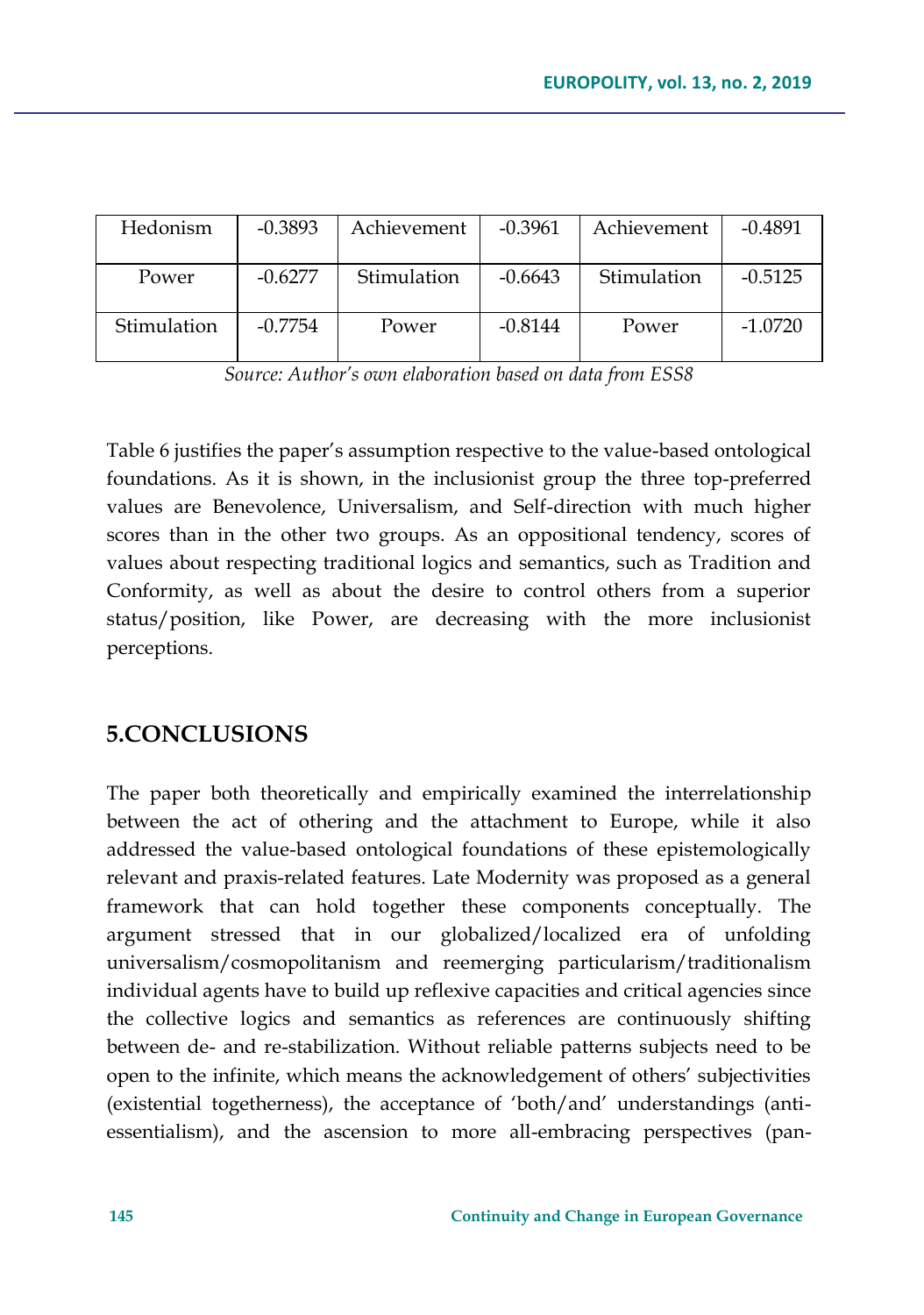relationalism). Based on representative survey data the paper found out that perceptions about social inclusion and Europeanness are positively associated, while these ideational substances are ontologically supported by a certain subjective value-preference appreciates diversity and self-transcendence.

### **ACKNOWLEDGEMENT**

Project no. PD124706 ('The Normative Actorness of the European Union') has been implemented with the support provided from the National Research, Development and Innovation Fund of Hungary, financed under the PD17 funding scheme.

### **REFERENCES**

- Anderson, Benedict. 1983. *Imagined Communities: Reflections on the Origin and Spread of Nationalism*. London: Verso.
- Beck, Ulrich. 1992. *Risk Society: Towards a New Modernity*. London: Sage
- Beck, Ulrich. 1998. *World Risk Society*. Cambridge: Polity Press.
- Beck, Ulrich. 1999. *What Is Globalization?* Cambridge: Polity Press.
- Beck, Ulrich. 2005. *Power in the Global Age*. Cambridge: Polity Press.
- Beck, Ulrich. 2006. *Cosmopolitan Vision*. Cambridge: Polity Press.
- Beck, Ulrich and Grande, Edgar. 2007. *Cosmopolitan Europe*. Cambridge: Polity Press.7
- Beck, Ulrich and Beck-Gernsheim, Elisabeth. 1995. *The Normal Chaos of Love*. Cambridge: Polity Press.
- Beck, Ulrich and Beck-Gernsheim, Elisabeth 2002. *Individualization: Institutionalized Individualism and its Social and Political Consequences*. London: Sage.